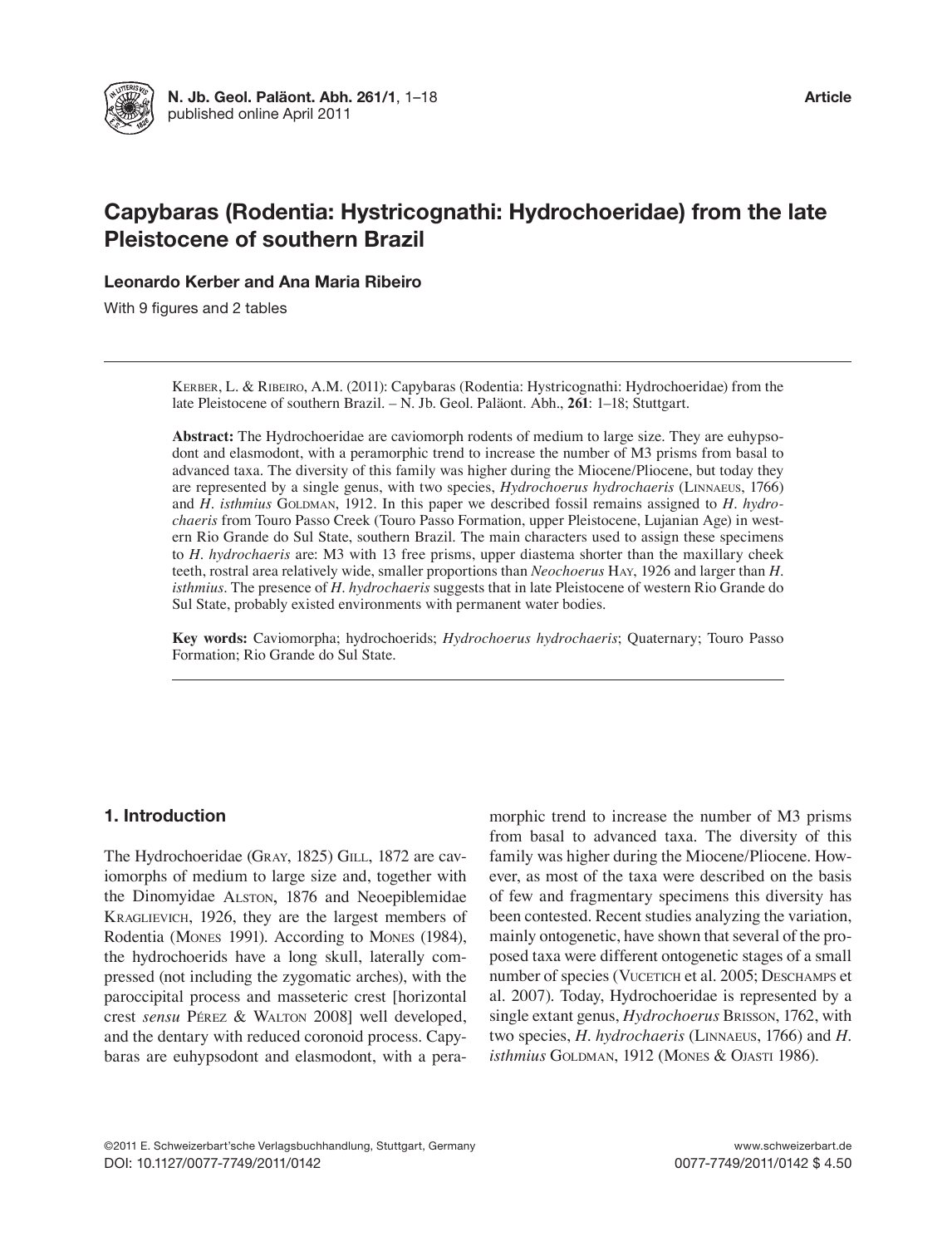The phylogenetic relationships of hydrochoerids with other Cavioidea *s.s.* KraGLievicH, 1930 are not completely elucidated. Some authors suggest that the Hydrochoeridae are derived from the Eocardiidae AMEGHINO, 1891, while other suggest a closer relationship with the caviids Cardiomyinae KRAGLIEVICH, 1930 (see Mones 1991; VUCETICH et al. 2005). Traditionally, the family was composed by four subfamilies: the Cardiatheriinae KraGLievicH, 1930, Protohydrochoerinae KRAGLIEVICH, 1930, Anatochoerinae MONES & VUCE-TICH (in MONES 1991) and Hydrochoerinae (GRAY, 1825) Weber, 1928, *sensu* KraGLievicH, 1930. However, in the cladistic analysis of PRADO et al. (1998) the Cardiatheriinae appears as paraphyletic, Anatochoerinae as polyphyletic, Protohydrochoerinae and Hydrochoerinae as monophyletic groups. According to VUCETICH et al. (2005) the subfamily "Cardiatheriinae" has no phylogenetic meaning and should be abandoned, and the "Anatochoerinae" must be reanalyzed.

Fossil records of Hydrochoerinae have been recognized since the late Pliocene (PascuaL et al. 1966). They have medium to large size, M3 with a variable number of prisms (between 12 and 18) separated in labial face,  $m2-3$  with hpi (primary internal flexid) always open in labial view, m3 with 6 plates and incisor with labiomedial groove, but unstable in some cases of *Neochoerus* Hay, 1926 (mones 1984). They are the only members of the family dispersed in the three Americas. After the formation of the Isthmus of Panama, they arrived in North America. The earliest fossil records of this continent are from the late Pliocene (AHEARN & LANCE 1980).

The present paper provides a description and comparison of the fossil remains of hydrochoerids from the late Pleistocene of Rio Grande do Sul State, southern Brazil and discusses aspects on their palaeoenvironmental significance.

# 2. Material and methods

The remains are new specimens, except of MCPU-PV 047 that was previously reported, but not described and compared (KERBER & OLIVEIRA 2008a). The materials here studied are from the collections of Pontifícia Universidade Católica do Rio Grande do Sul, Uruguaiana (MCPU-PV) and Museu de Ciências Naturais da Fundação Zoobotânica do Rio Grande do Sul (MCN-PV). The cranial remains were compared to *Neochoerus* sp. UNSGH 645, *Neochoerus* cf. *N. aesopi* MHD-P 273 and to 31 extant specimens of *H. hydrochaeris* (Table 1-2). The extant specimens were classified in the age classes ranging from 0 to 4 according to OJASTI (1971) and MONES (1991). The criterion is based on the degree of fusion of the basicranium bones. The femur was compared with specimens of *H. hydrochaeris* (MCN-

M 050, 2679, 2727). The systematics follows mones (1991); anatomical nomenclatures follow mones (1991) and Pérez & WaLton (2008). The tooth nomenclature is given in Spanish. The measurements were taken with a caliper accurate to 0.05 mm and are expressed in millimeters.

**Institutional abbreviations:** MCPU-PV, Coleção de Paleovertebrados do Museu de Ciências da Pontifícia Universidade Católica do Rio Grande do Sul, Uruguaiana; MCPU-M, Coleção de Mastozoologia do Museu de Ciências da Pontifícia Universidade Católica do Rio Grande do Sul, Uruguaiana; MCN-PV, Coleção de Paleovertebrados do Museu de Ciências Naturais da Fundação Zoobotânica do Rio Grande do Sul; MCN-M, Coleção de Mastozoologia do Museu de Ciências Naturais da Fundação Zoobotânica do Rio Grande do Sul; MHD-P, Museo Histórico Departamental de Artigas; UNSGH, Universidad Nacional del Sur, Geología Histórica.

**Anatomical abbreviations:** Skull - AL, alisphenoid; lp, lacrimal process; BS, basisphenoid; BO, basioccipital; enc, external nuchal crest; BUL, bullae; SQ, squamosal; mf, masseteric fossa; gf, glenoid fossa; FR, frontal; LA, lacrimal; MX, maxilla; PA, parietal; ip, incisor process of premaxilla; PAL, palatine; PM, premaxilla; pop, postorbital process; zps, zygomatic process of squamosal; dzr, dorsal zygomatic root; vzr, ventral zygomatic root; fps, frontoparietal suture. Dentary - hc, horizontal crest; mfn, mental foramen; mf, masseteric fossa; ap, angular process; ia, incisor alveolus; sy, symphysis. Dentition - P4, fourth upper premolar; M1, first upper molar; M2, second upper molar; M3, third upper molar; p4, fourth lower premolar; m1, first lower molar; m2, second lower molar; m3, third lower molar; Pr. I-XIII, prisms of upper cheek teeth; HPE, primary external flexus; HSE, secondary external flexus; HFI, fundamental internal flexus; pr. I-II, prisms of lower molariforms; pr. Ia, anterior plate of pr. I; pr. Ib, posterior plate of pr. I; pr. IIa', posterior plate of pr. IIa; pr. IIa'', anterior plate of pr. IIa; pr. IIb', posterior plate of pr. IIb; pr. IIb'', anterior plate of pr. IIb; hse, secondary external flexid; hfe, fundamental external flexid; hpi, primary internal flexid; hsi, secondary internal flexid; hti, tertiary internal flexid; pr.s.a, anterior secondary prism. Femur: he, head; lt, lesser trochanter, ne, neck.

**Measurements:** The cranial measurements 1, 2, 3, 4, 7, 9, 17, 18, 19, 20, 21, 22, 23, 24 and of dentary 3, 4, 5, 6, 7, 8, 9, 10 were taken according to Mones (1991) and the cranial 8, 11, 14 according to DESCHAMPS (1998). The other measurements were adapted according to the structures present in the fossil specimens (Fig. 1). The dental measurements were taken in the alveolus, because the teeth are often absent in comparative specimens. Cranial measurements: 1. Total length of the skull; 2. Length of upper diastema, between the mesial face of P4 alveolus and the lingual face of I; 3. Length of the alveolar P4-M3 series; 4. Width of skull between the lacrimal processes; 5. Rostral width, in the anterior area of nasal cavity; 6. Length of frontal, in the sagittal line; 7. Width of the interorbital constriction; 8. Intraorbital length, between the lacrimal (below the lacrimal process) and the squamosal; 9. Width of upper diastema, at the level of premaxillary-maxillary suture; 10. Maximum width of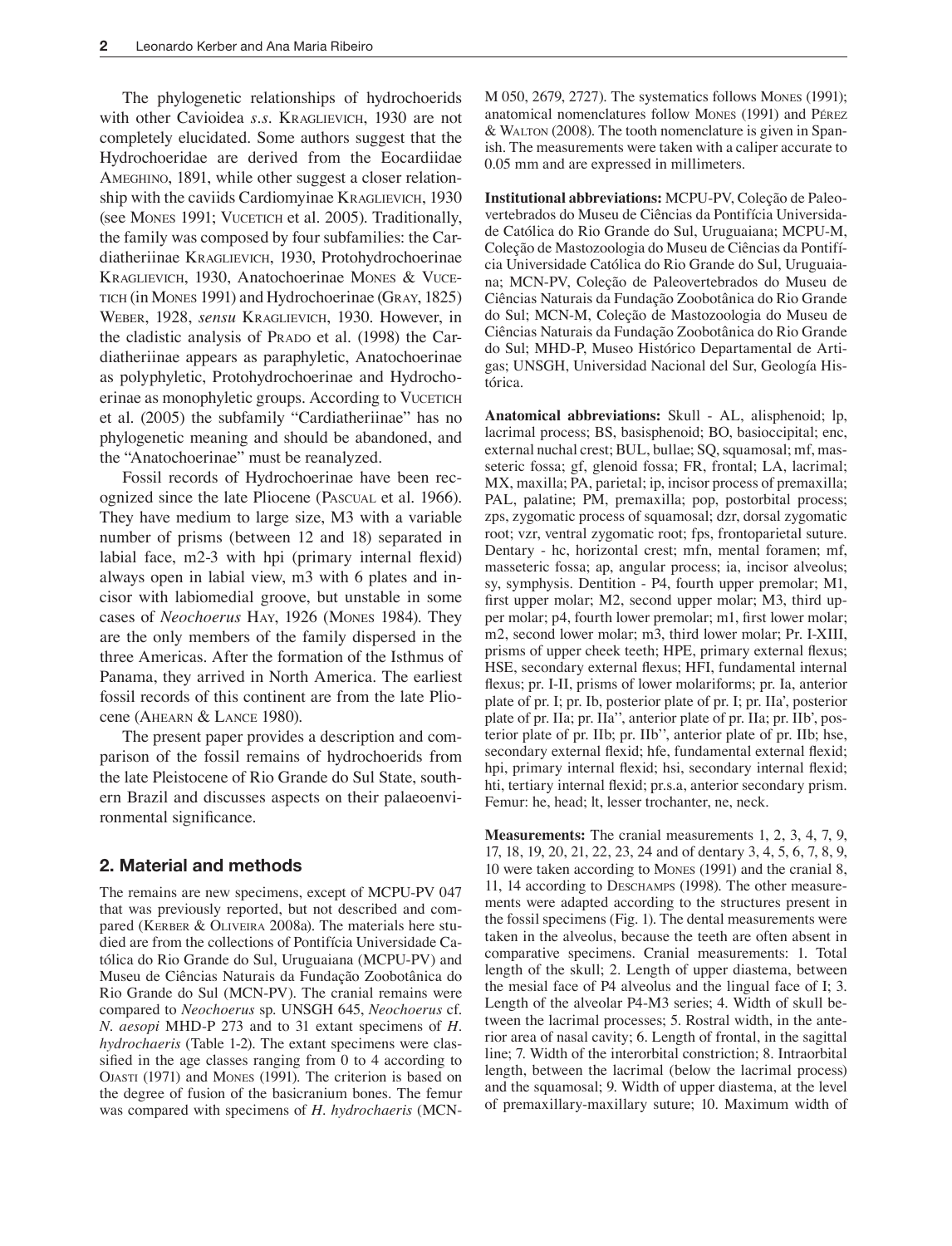

**Fig. 1.** Measurements used for comparison with living *H. hydrochaeris*. A – Skull and upper cheek teeth; B – dentary and lower cheek teeth.

palatine, at the level of Pr. IX of M3; 11. Maximum width of palatal area, at the level of Pr. XI of M3; 12. Distance between the ventral zygomatic root and zygomatic process of squamosal; 13. Length of parietal, taken in the parasagittal line; 14. Length of frontoparietal suture; 15. Length of rostral area, between the lowest point of the lacrimal and the anterior area of premaxilla; 16. Length of cranial portion, between the lowest point of the lacrimal and the occipital; 17. Mesiodistal length (MDL) of P4 alveolus; 18. Linguolabial width (LLW) of P4 alveolus; 19. MDL of M1 alveolus; 20. LLW of M1 alveolus; 21. MDL of M2 alveolus; 22. LLW of M2 alveolus; 23. MDL of M3 alveolus; 24. LLW of M3 alveolus. Dentary: 1. Maximum height of the body of dentary, at the level of p.r. s. a.; 2. Width of dentary, taken be-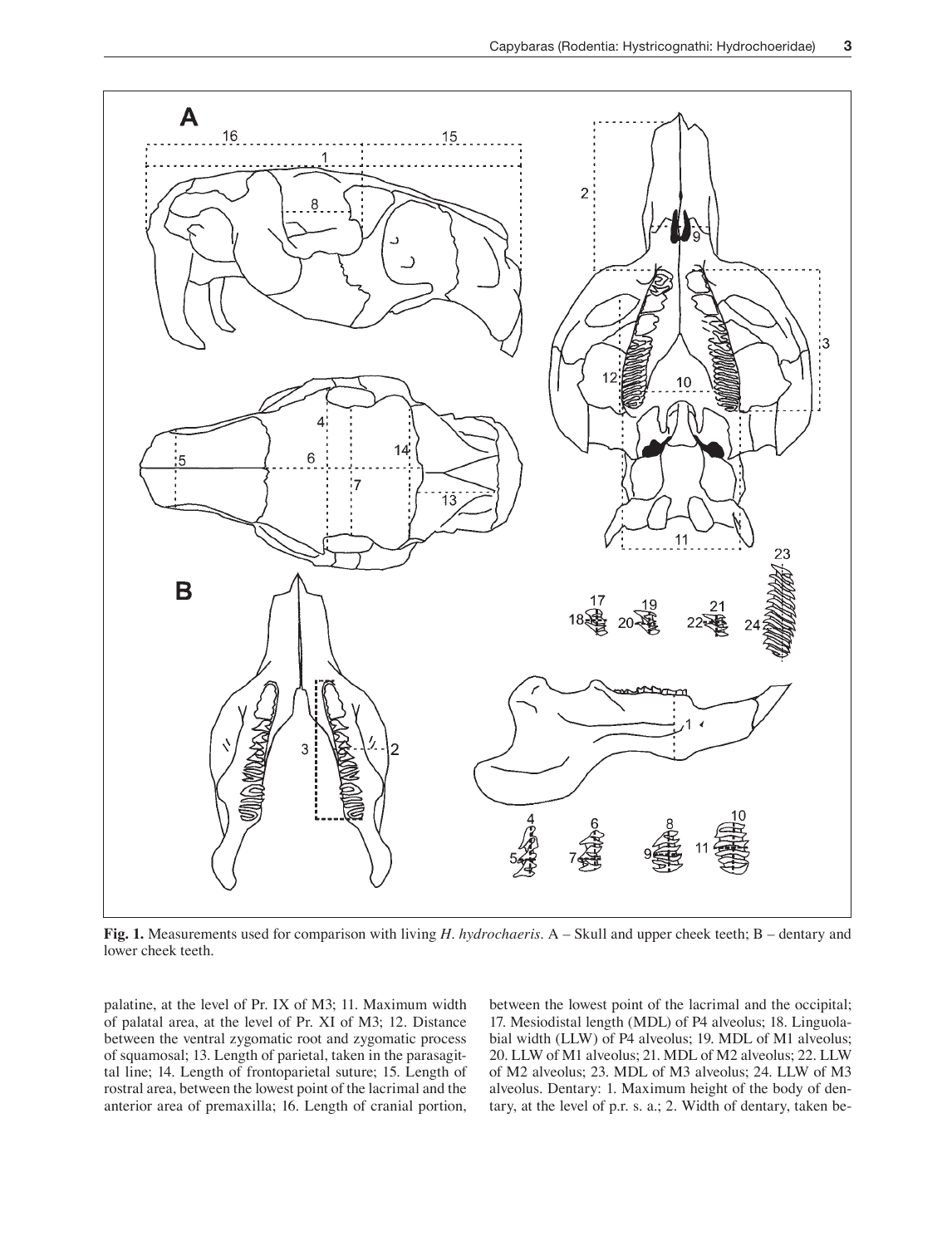

**Fig. 2.** Location map of Touro Passo Creek and its fossiliferous localities. Photographs of Barranca Grande by L. KERBER and Ponte Velha I by E.V. OLIVEIRA.

tween the medial face of dentary and the masseteric crest, at the level of m1/m2 contact; 3. Length of the alveolar series p4-m3; 4. MDL of p4 alveolus; 5. LLW of p4 alveolus; 6. MDL of m1 alveolus; 7. LLW of m1 alveolus; 8. MDL of m2 alveolus; 9. LLW of m2 alveolus; 10. MDL of m3 alveolus; 11. LLW of m3 alveolus.

# 3. Location and geological setting

The materials studied here were collected in the Touro Passo Creek, in Uruguaiana municipality, western Rio Grande do Sul State (Fig. 2). BOMBIN (1976) formally proposed the Touro Passo Formation for the upper Pleistocene fossiliferous deposits from western Rio Grande do Sul, based on the type section at the Milton Almeida locality, Touro Passo Creek. In the Touro Passo Creek, there are several fossiliferous deposits assigned to the upper Pleistocene, Lujanian Age (*Equus neogaeus* Biozone, *sensu* CIONE & TONNI 2005) and the most important fossiliferous localities are the Ponte Velha I and II, Milton Almeida, Barranca Grande and Confluência do Pindaí (KERBER & OLIVEIRA 2008a). Radiometric dating by thermoluminescence, AMS and <sup>14</sup>C obtained ages between 43 and 11 ka BP (BOMBIN 1976; MILDER 2000; KOTZIAN et al. 2005). The fossil remains

are usually disarticulated, reworked, and exhibiting diagenetic alterations (KERBER 2008). Several Pleistocene vertebrates have been reported for Touro Passo Creek, as the xenarthrans *Glyptodon* spp. Owen, 1838, *Panochthus* burmeister, 1866, *Glossotherium* (oWen, 1842)*,* Pampatherium typum GERVAIS & AMEGHINO, 1880, Pro*praopus* spp. ameGHino, 1881, *Holmesina paulacoutoi*  carteLLe & boHorquez, 1985; the notoungulate *Toxo*don Owen, 1837 and litoptern *Macrauchenia patachonica* oWen, 1838; the artiodactyls *Morenelaphus*  carette, 1922, *Antifer* AmeGHino, 1889, *Hemiauchenia paradoxa* Gervais & ameGHino, 1880, *Lama* spp. cuvier, 1800, and *Catagonus stenocephalus* LUND in REIN-Hardt, 1880; the perissodactyls *Equus neogaeus* Lund, 1840, *Hippidion OWEN*, 1869, *Tapirus* sp. BRÜNNICH, 1772 (OLIVEIRA 1992; KERBER & OLIVEIRA 2008a, b; GASPARINI et al. 2009; SCHERER et al. 2009); and turtles, lizard and bird (Hsiou 2007a, b), freshwater mollusks (oLiveira & miLder 1990), wood and silicophytoliths (bombin 1976).

The fossil assemblages were deposited by a meandering river system in flood plains, represented by silt and sand with carbonate concretions at the top, and point bars represented by basal conglomerates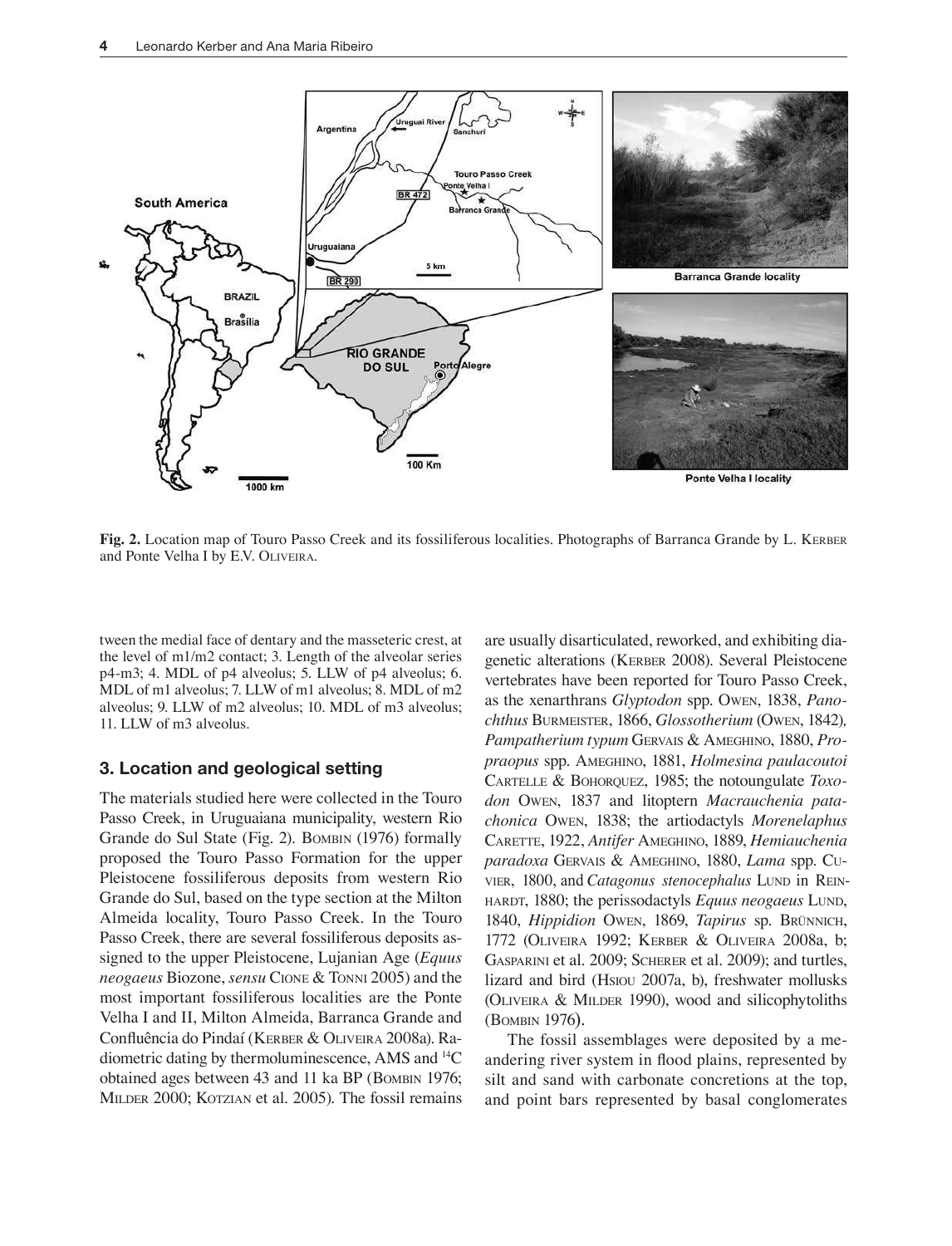

Fig. 3. Stratigraphic profile of Barranca Grande locality.

and sandstone, deposited on the Cretaceous basalts of Serra Geral Formation (BOMBIN 1976; DA-ROSA 2003; oLiveira & Kerber 2009). The Barranca Grande (29º40'31.98" S and 56º51'46.14"W) and Ponte Velha I (29º39'56"S, and 56º52'14"W) are important fossiliferous localities of Touro Passo Creek, and some of the materials here studied are from these localities. In the Barranca Grande locality there are vertebrate remains semi-articulated or disarticulated. The fossil vertebrates were collected in a siltstone level (Fig. 3). The taphonomic aspects of this locality, as polytypic

and polyspecific composition and absence of selection of Voorhies Groups (sensu VOORHIES 1969) suggest a deposition in an environment of lood plain. There is evidence of previous transport, but this was not enough to select the remains and to cause physical abrasion (Kerber 2008). At the Ponte Velha I locality the fossils were collected in a level of conglomerates of small-size gravel and sandstone. According to Kerber (2008), the remains of this locality are in the taphonomic Group I of VOORHIES (1969), indicating elements transported.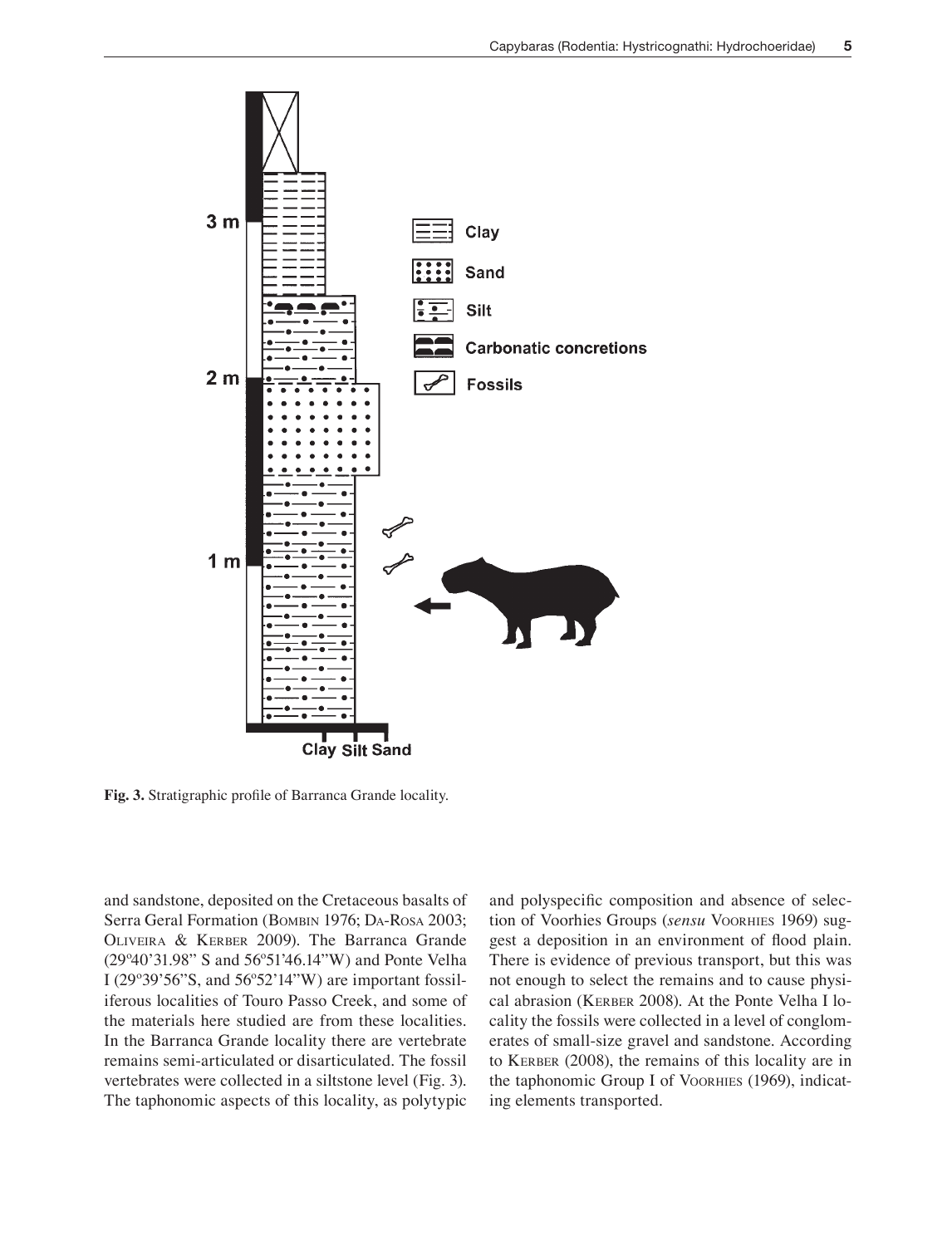

**Fig. 4.** *Hydrochoerus hydrochaeris* from Touro Passo Creek. **A-E** – Skull MCPU-PV 047, right side in lateral (**A**), left side in lateral (**B**) dorsal (**C**), palatal (**D**) and posterior (**E**) views; **F** – left premaxilla (MCN-PV 2072) in lateral view; **G** – fragment of right dentary (MCN-PV 9572) in lateral view; **H-I** – right premaxilla (MCN-PV 1978) in lateral (**H**) and anterior (**I**) views. Scale-bar = 30 mm.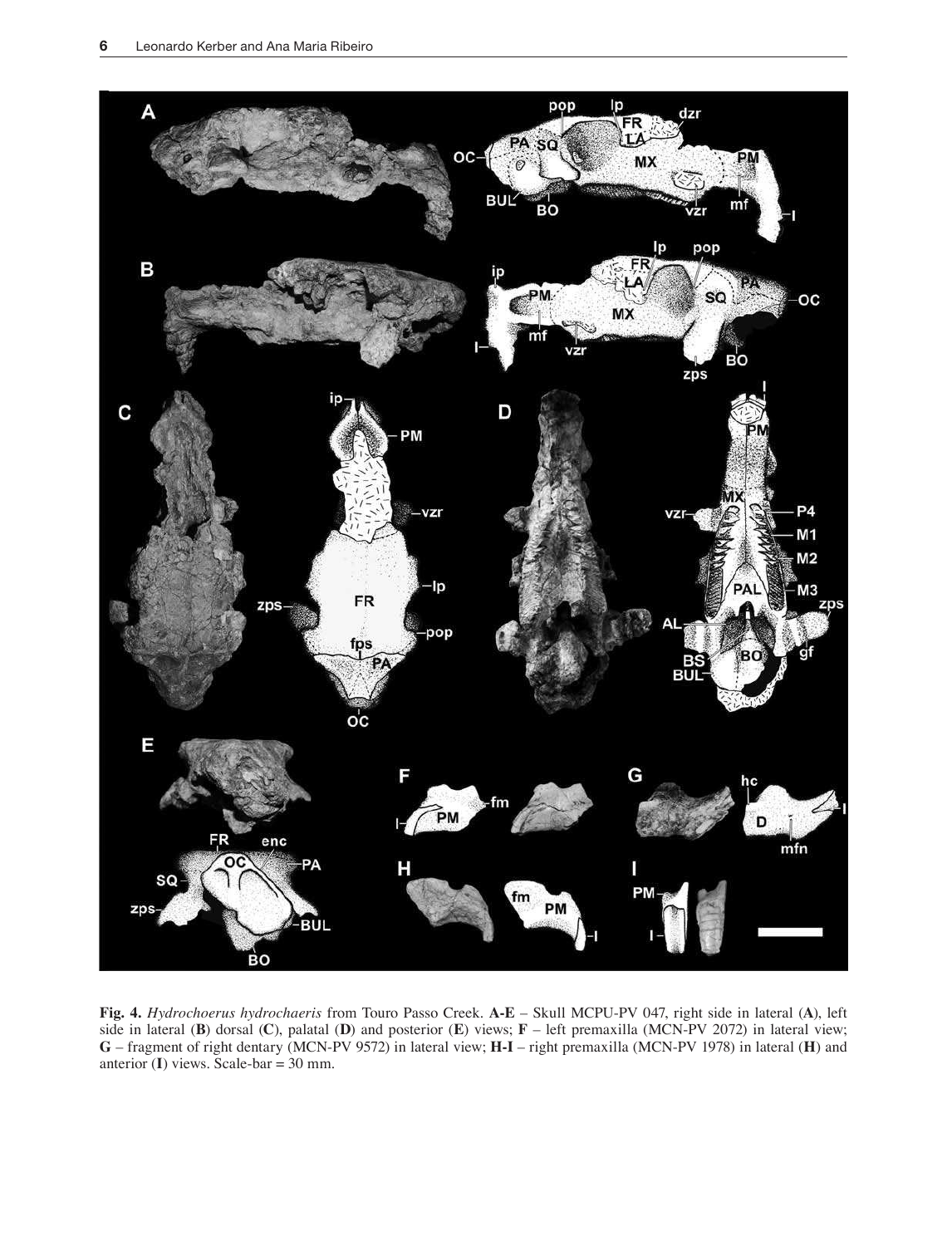## 4. Systematic palaeontology

Rodentia Bowdich 1821 Hystricognathi TULLBERG, 1899 Caviomorpha Wood & Patterson (*in* Wood, 1955) Family Hydrochoeridae (Gray, 1825) GiLL, 1872 Genus *Hydrochoerus* brisson, 1762

# *Hydrochoerus hydrochaeris* (Linnaeus, 1766) Figs. 4-7

**Studied material:** MCPU-PV 047, nearly complete skull lacking the zygomatic arches and nasals, with the dental series poorly preserved; MCN-PV 9574, portion of the skull lacking the rostral area; MCN-PV 9573, right dentary lacking the posterior portion, with the cheek teeth preserved; MCPU-PV 043, left m1; MCN-PV 1978, right premaxilla; MCN-PV 2072, left premaxilla; MCN-PV 9572, fragment of dentary and MCN-PV 2088, proximal portion of a left femur.

**Geographical and stratigraphic provenance:** MCPU-PV 047, Barranca Grande locality, Touro Passo Creek; MCPU-PV 043, Ponte Velha I locality, Touro Passo Creek; MCN-PV 1978, MCN-PV 2072, MCN-PV 2088, MCN-PV 9572, MCN-PV 9573, MCN-PV 9574, uncertain localities of Touro Passo Creek, upper Pleistocene.

**Description:** The specimen MCPU-PV 047 is fragmented, lacking the zygomatic arches, nasals and a portion of the basicranium. The MCN-PV 9574 lacks the rostral and posterior portions and is showing a taphonomic alteration, in which part of the lateroventral region of right maxilla (area of p4, m1 and ventral zygomatic root) is crushed and a fragment of premaxilla and incisor are welded on the right maxilla, near to the infraorbitary foramen (see Fig. 5A, D).

The skull MCPU-PV 047 is long, low and narrow (Fig. 4A, C). The rostral area is relatively wide. The incisor alveolus forms a prominence on the lateral face of the premaxilla, which extends almost until the ventral zygomatic root. The rostral masseteric fossa is wide, extending on the maxilla and premaxilla. (Fig. 4A, B, H). The upper diastema is shorter than the length of the upper cheek teeth.

On the maxilla of MCPU-PV 047 (Fig. 4A, B) and left side of MCN-PV 9574 (Fig. 5C) is preserved a small portion of the ventral zygomatic root. It is thin, laterally directed, and located at the level of P4. On the ventral surface of this structure there is a small elliptical fossa (to attachment of *muscle masseter lateralis*) that extends anteriorly to the P4 (Fig. 4D). The dorsal zygomatic root is more posterior than the ventral root (Fig. 4A). The cheek teeth are posteriorly divergent and the palatal region has subtriangular shape (Figs. 4D, 5A). The suture between the palatine process of maxilla and the horizontal plate of palatine is serrated (Figs. 4C, 5A). In the posterior area of the horizontal plate of palatine, the mesopterygoid fossa reaches the level of Pr. X or XI of M3. The central area of the palate shows a concavity not very deep (Figs. 4D, 5A).

The dorsal surface of frontal is flat and it compose one

third of the dorsal face of the skull (Fig. 4C). The frontal is relatively constricted on the interorbital region of MCPU-PV 047, but not so evident in MCN-PV 9574. The frontoparietal suture is slightly undulating. The postorbital process is short and strong. The lacrimals are poorly preserved (MCPU-PV 047, MCN-PV 9574), and the lacrimal process is lateroposteriorly directed. The zygomatic process of squamosal is lateroventrally directed and on its ventral surface is preserved the medial wall of the glenoid fossa (MCPU-PV 047, MCN-PV 9574) being this one long anteroposteriorly and slightly tilted (Figs. 4D, 5A). The parietal crests and the external nuchal crest of supraoccipital portion of occipital of MCPU-PV 047 are poorly developed. The right tympanic bulla of MCPU-PV 047 is fragmented and has globular shape. The pterygoid fossa is deep and it is perforated by a fracture. In MCPU-PV 047 the sutures of basicranium are ossified, suggesting that it is adult (class 4 of ojasti 1971 and mones 1991).

Dentary – The dentary (MCN-PV 9573) is fragmented, lacking its posterior area (Fig. 6A). The coronoid process is fragmented and only its origin is preserved, located at the level of the distal region of m2. The symphysis is wide and elliptical (Fig. 6C). The incisor alveolus forms a prominence on the medial face and extends posteriorly almost up to the level of pr. II of m1. The lower diastema is shorter than the lower cheek teeth length. The ventral face of dentary is rather straight. The horizontal crest (*sensu* Pérez & WaLton 2008) is well developed and robust, lacking the anterior and posterior portions, and the anterior area of masseteric fossa is situated at the level of the pr. I of m1 (Fig. 6B). The mental foramen is located anteriorly of the p4 (Figs. 4G, 6A).

Dentition – The prisms are constituted of dentin, surrounded by enamel. Between the prisms, and in the flexus/ flexids, there is cement. In the upper teeth, the lingual ends are linguomesially oriented. The incisors are preserved in MCN-PV 2072, MCN-PV 1978 and poorly preserved in MCPU-PV 047 (Fig. 4A-B, F, H-I). The specimen MCN-PV 9574 shows the distal portion of an incisor preserved (Fig. 5D). The incisors have a medial groove on the labial face (Fig. 4I). The upper cheek teeth are better preserved in MCN-PV 9574. The P4 is fragmented in the lingual area (Fig. 5F). P4, M1 and M2. These teeth are constituted by two Y-shaped prisms (Pr. I and Pr. II), with a flexus quite developed in the labial area (HPE in the mesial prism and HSE in the distal prism). The prisms are separated by HFI. These theeth are very similar, however the P4 has longest length than M1 and M2. The M3 has some of its prisms fragmented at the ends. The first prism (Pr. I) is Y-shaped, with a flexus in labial face (HPE), that extends up to half of occlusal surface. This one is similar to the prisms of the P4, M1, M2 (Fig. 5F). The Pr. I is followed by 12 laminar prisms with similar morphology, but progressively increasing the width up to Pr. VII, and then diminishing up to Pr. XIII (Fig. 5E-F). The Pr. XII and Pr. XIII differ from the other prisms because they are united labially and Pr. XIII is rudimentary.

The lower cheek teeth are better preserved in MCN-PV 9573. The p4 is poorly preserved and in the m1, the pr. I and the lingual ends of pr. II are fragmented. The pr. II has the hti, hpi and hse well developed (Fig. 6 E). The m2 lacks the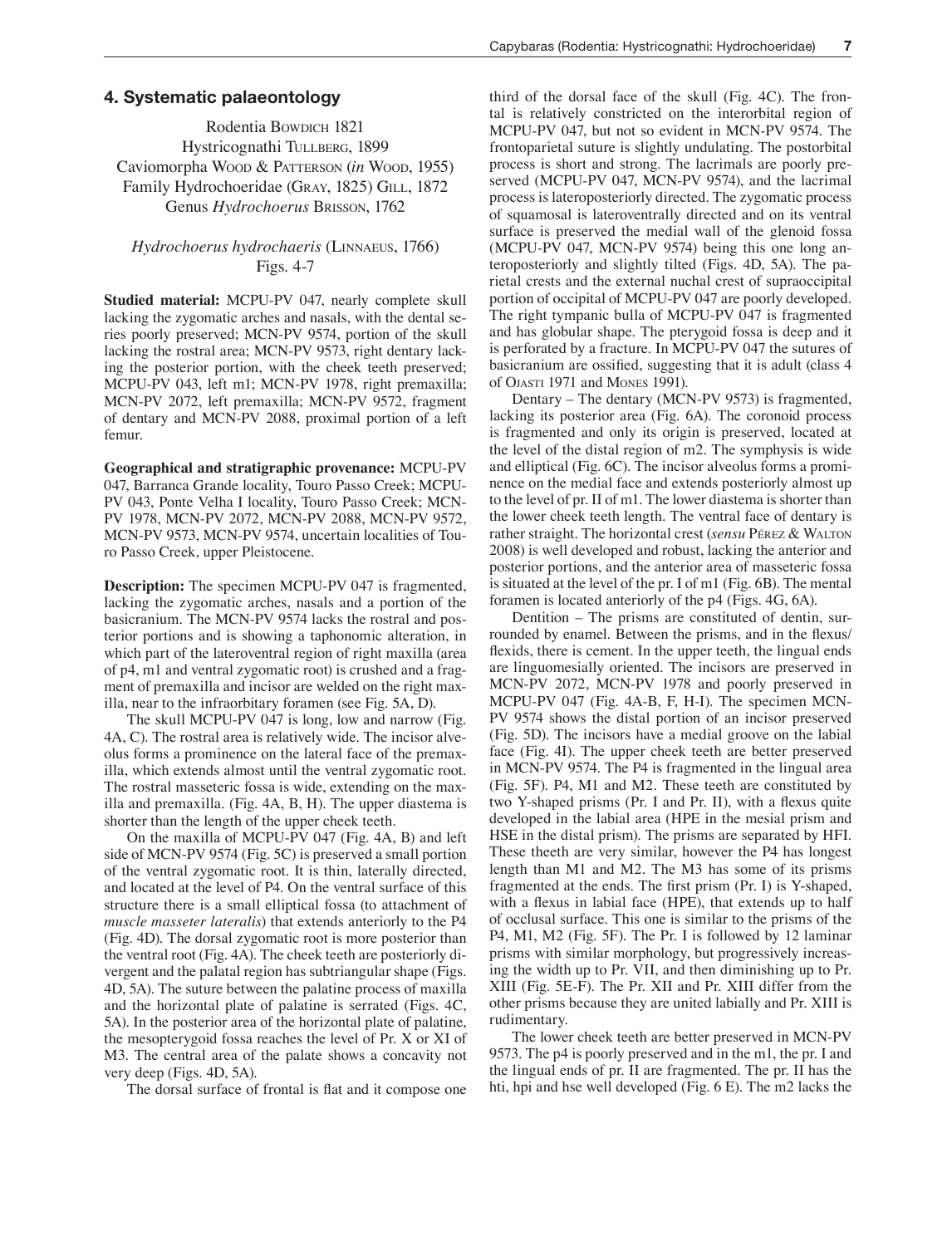

**Fig. 5.** *Hydrochoerus hydrochaeris* from Touro Passo Creek. **A-D** – Skull MCN-PV 9574 in palatal (**A**), dorsal (**B**), left side in lateral (**C**) right side in lateral (**D**) views; **E-F** – upper dental series of MCN-PV 9574 in occlusal view, right and left respectively. Scale-bar to  $\mathbf{A}\text{-}\mathbf{D} = 30$  mm and to  $\mathbf{E}\text{-}\mathbf{F} = 20$  mm.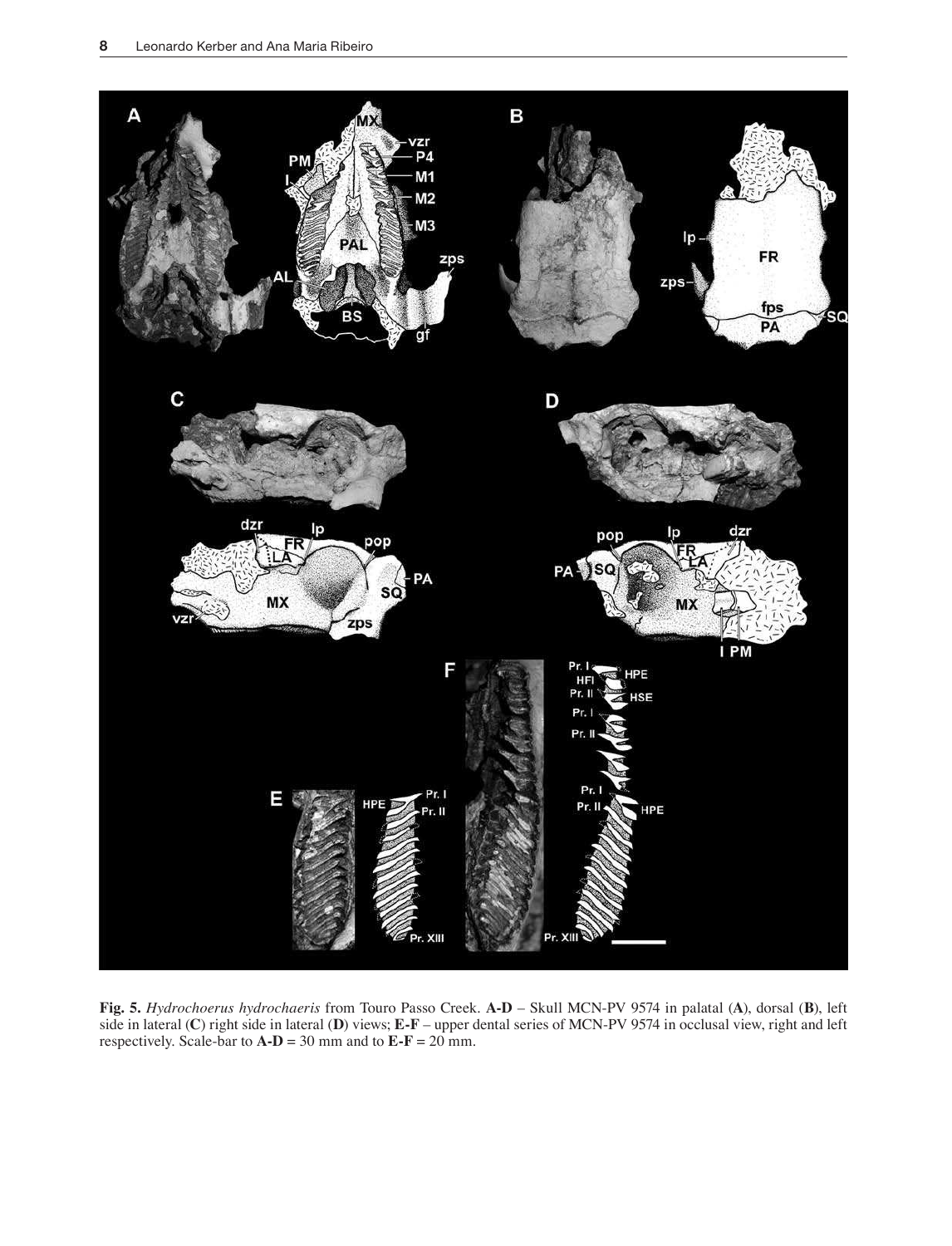lingual ends of prisms and the pr. IIb' is fragmented. The pr. I is Y-shaped, with a lingual flexid (hsi), and the pr. II is divided in pr. IIa'' and pr. IIa', the pr. IIb'' and pr. IIb' are lingually united and Y-shaped (Fig. 6E). The m3 has five almost complete laminae, lacking the pr. Ia due to fragmentation. The pr. IIa'' and pr. IIa' are separated and the pr. IIb'' and pr. IIb' are lingually united by a thin enamel layer (Fig. 6E). In the specimen MCPU-PV 043 (m1) all the prisms are preserved. The pr. I is Y-shaped with hsi well developed. The pr.I and II are separated by hfe. The hti, hpi and hse are deep and the pr. IIa and pr. IIb are united labially (Fig. 6D).

Femur – The material MCN-PV 2088 is a proximal part of a left femur (Fig. 7). The head of femur is fused to the neck and has globular shape (Fig. 7A). The fovea capitis femoris is positioned posteromedially (Fig. 7A). The neck is slightly flattened anteroposteriorly and has a slope of approximately 45º (Fig. 7B, C). The lesser trochanter is a rounded posteromedial tubercle (Fig. 7B).

## 5. Discussion

#### 5.1. Morphology and systematics

According to the review of mones (1991), Hydrochoerinae have two genera: *Neochoerus* and *Hydrochoerus*. However, in the cladistic analysis of PRADO et al. (1998), *Hydrochoeropsis* KraGLievicH, 1930, previously included in Anatochoerinae, is more closely related to Hydrochoerinae. *Neochoerus* and *Hydrochoerus* are morphologically very similar (VUCETICH  $&$  VERZI 1999), except by the largest size of *Neochoerus*, almost a third larger than *Hydrochoerus* (PauLa couto 1979), and its M3 has about 14 to 18 prisms, while *Hydrochoerus* has between 11 and 14 (MONES 1975; DESCHAMPS 1998). Due to the great morphological similarity between *Neochoerus* and *Hydrochoerus*, some authors questioned the generic independence of these taxa (e.g., aLvarez 1971). UbiLLa (1996), using the principal components analysis (PCA), with 23 linear measurements, recognized *Neochoerus* and *Hydrochoerus* as independent taxa. For Mones (1991) both genera are independent, and there are five species of *Neochoerus*:  $N.$  aesopi LEIDY, 1854,  $N.$  *tarijensis* AMEGHINO, 1902, *N. sulcidens* (LUND 1839), *N. dichroplax* AHEARN & LANCE, 1980 and *N. fontanai* Rusconi, 1933, and three of *Hydrochoerus*: *H. hydrochaeris*, *H. isthmius,* and H. ballesterensis (RUSCONI 1934). Recently, MACPHEE et al. (2000) proposed the new species *H. gaylordi*.

The specimens described in this paper show the rostrum relatively wide, not narrow as in *Chapal*matherium AMEGHINO, 1908 and not wide as in *Anatochoerus* Mones & VUCETICH (*in* Mones, 1991). The rostral masseteric fossa extends on the maxilla and premaxilla. This character is shared with *Neochoerus*

and *Hydrochoerus* and differs from *Chapalmatherium, Hydrochoeropsis, Anatochoerus*, *Kiyutherium* FRANCIS & MONES, 1965 (= *Cardiatherium* AMEGHINO, 1883), in which the fossa is located on the maxilla with only a small area on the premaxilla (Mones 1991; PRApo et al. 1998). The upper diastema is shorter than the maxillary cheek teeth, while *Neochoerus* has the same proportion and in *Chapalmatherium* is longer (PRADO) et al. 1998). The ventral zygomatic root (vzr) is located at the level of P4, as in *Neochoerus* and *Hydrochoerus*, and projected laterally, different from "Anatochoerinae", in which the roots are posteriorly directed (mones 1991). In the description of *Neochoerus* cf. *N. aesopi* from the Sopas Formation, UBILLA (1996) reports that the zygomatic ventral roots are projected more posteriorly than in *H. hydrochaeris*. The small fossa of the ventral surface of the vzr is extended anteriorly to the P4, as in *Neochoerus* (DESCHAMPS 1998), but proportionally smaller, as in *Hydrochoerus*. The skull roof is flat, differing from *Anatochoerus* which is curved laterolaterally (Mones 1991). The frontoparietal suture is slightly undulating and not rectilinear as observed in *Neochoerus* by UBILLA (1996) and DEschamps (1998). The parietal crests are less developed than the comparative specimens of *Neochoerus*.

In the dentary, the incisor alveolus extends posteriorly up to the level of pr. II of m1, differing of *H*. *ballesterensis* that extends up to the level of pr. II of m2 (Rusconi 1934). In comparative specimens of *H. hydrochaeris*, the incisor extends up to the level of pr. II of p4 and pr. I of m1. In *N. sulcidens* the incisor extends up to the level of pr. IIa of m1 and in *N. aesopi*  up to the pr. I of the same tooth (Mones 1991). The lower diastema is shorter than the length of the lower cheek teeth. This character is shared with *Neochoerus* and *Hydrochoerus*, different from *Chapalmatherium*  in which it is proportional or slightly longer (PRADO et al. 1998). The anterior area of the masseteric fossa of dentary is located at the level of pr. I of m1, as in *H. hydrochaeris* and *Neochoerus*.

As in other Hydrochoeridae, the teeth are euhypsodont and elasmodont, with prisms constituted of dentin surrounded by enamel, and the spaces between the prisms are filled by cement. The incisor shows a labiomedial groove, differing from *Cardiatherium* and *Chapalmatherium*. In the later, the enamel is finely striated longitudinally (KRAGLIEVICH 1941a), and in "Anatochoerinae" this character is not known. In Hydrochoerinae the presence of the labiomedial groove in the incisor appears to be unstable, occurring, or not in *Neochoerus* (Mones 1984). In the upper cheek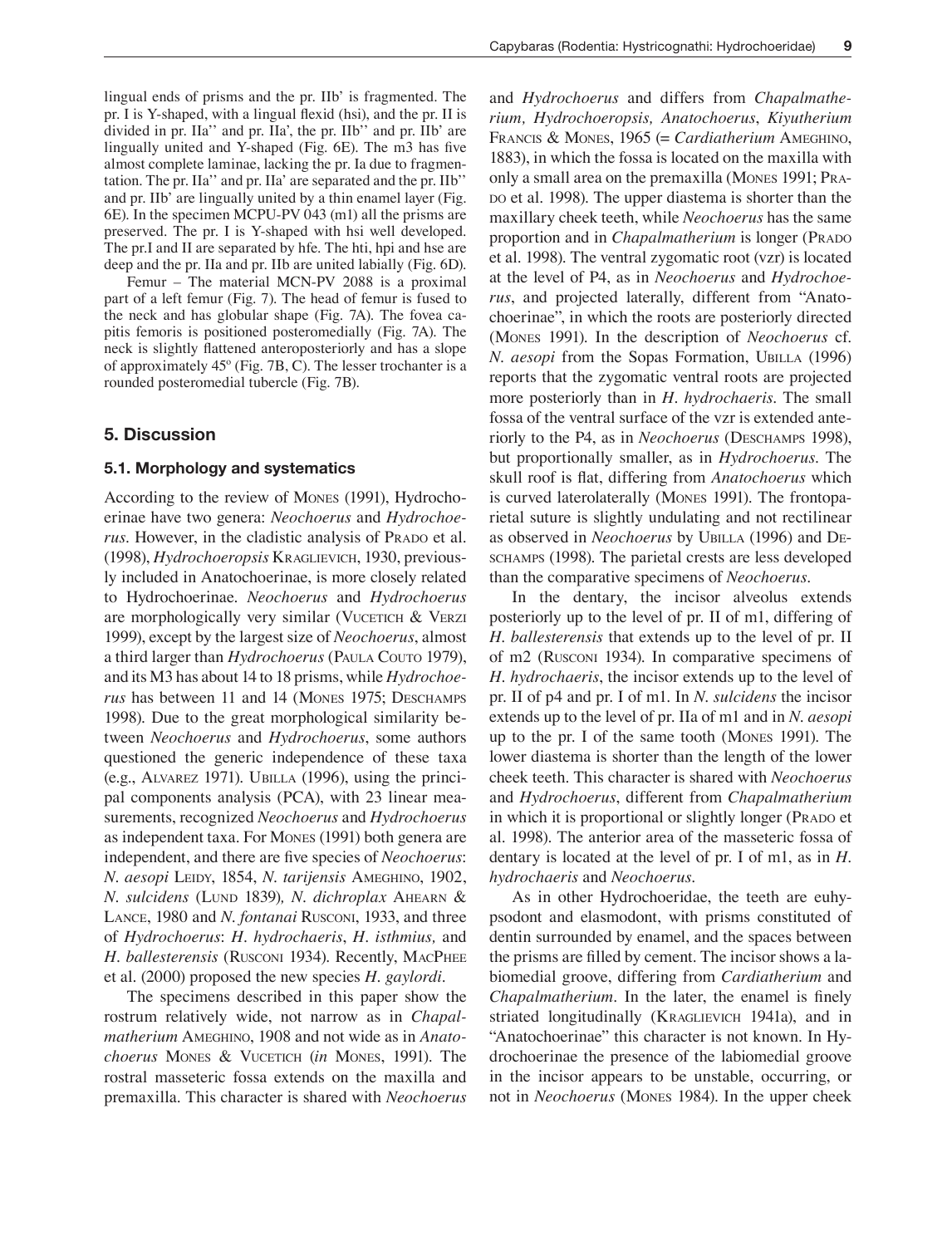

**Fig. 6.** *Hydrochoerus hydrochaeris* from Touro Passo Creek. **A-C** – Right dentary MCN-PV 9573 in lateral (**A**), occlusal (**B**) and medial (**C**) views; **D** – m1 in occlusal view (MCPU-PV 047); **E** – lower dental series of MCN-PV 9573, in occlusal view. Scale-bars to  $A - C = 35$  mm and to  $D - E = 20$  mm.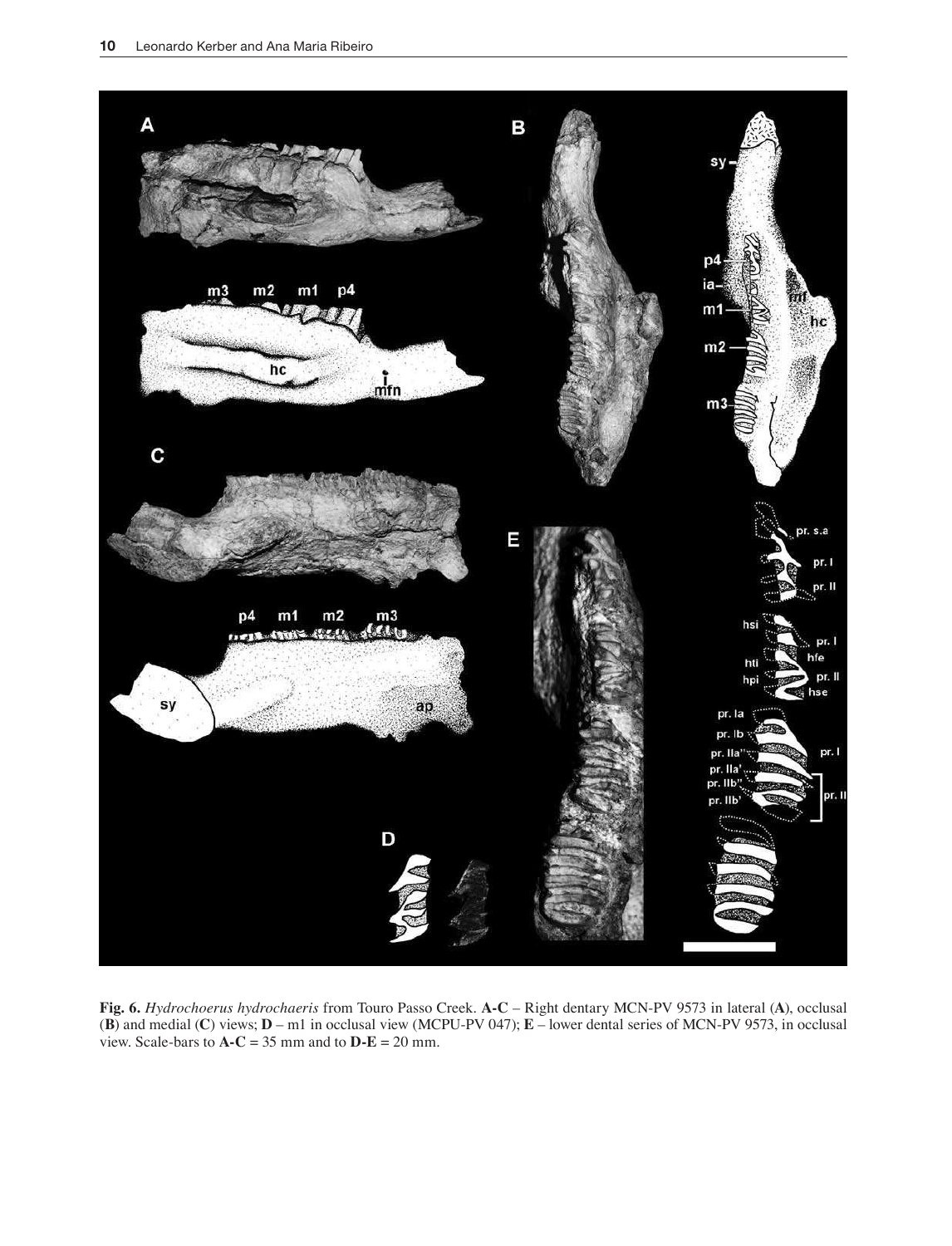

**Fig. 7**. *Hydrochoerus hydrochaeris* from Touro Passo Creek. **A-C** – Left femur MCN-PV 2088, in medial (**A**), posterior (**B**) and anterior  $(C)$  views. Scale-bar = 20 mm.

teeth, the HSE is well developed, differing of *Cardiatherium* and *Anatochoerus* in which it is poorly or tenuously developed. The prisms are totally separated by HFI differing from "Cardiatheriinae" and *Anatochoerus* that have the prisms united and *H. gaylordi* in which Pr. I and II of M2 are labially united (MACPHEE et al. 2000).

The morphology of M3 has the same pattern and number of prisms that *H. hydrochaeris* (KraGLievicH 1941b; mones 1975). *Neochoerus* and *Hydrochoeropsis* have the morphology of M3 very similar to *Hydrochoerus*, but they have more prisms, between 14 and 18, and 13 and 15 respectively. *Hydrochoeropsis* shows HEE (external extraordinary flexus), and in Ne*ochoerus* the HEE appears in some cases (AHEARN & LANCE 1980; DESCHAMPS 1998). The prisms after Pr. I of M3 are laminar and free, differing from those homologous of "Cardiatheriinae" and "Anatochoerinae" that have the prisms united by a thin enamel layer. Distally, the prisms increase in width until the Pr. VII. After Pr. VII the prisms begin to shorten, as described for *H. hydrochaeris* (KRAGLIEVICH 1941b). The m3 has the same morphology and number of prisms of *Neochoerus* (CARRANZA-CASTAÑEDA & MILLER 1988; UBILLA 1996), but smaller in size, as in *Hydrochoerus*.

The size of MCPU-PV 047 was compared to *H. isthmius, H. hydrochaeris* and *Neochoerus* cf. *N. aesopi* (Fig. 8) in an univariant analysis and it was placed within the variation of *H. hydrochaeris. H. isthmius* has similar morphology to *H. hydrochaeris*, with little differences of proportions and about half its size (MONES & OJASTI 1986). The measurements of the fossil specimens are similar to the adults of living *H. hydrochaeris* (Tables 1-2). The morphology of the femur does not differ from *H. hydrochaeris* used for comparison.

The capybaras from the late Pleistocene of southern Brazil are assigned to *H. hydrochaeris*. The main features that allow this assignment are: M3 with Pr. I Y-shaped followed by 12 free prisms, upper diastema shorter than the P4-M3 series, rostral area relatively wide, smaller size than *Neochoerus* and larger than *H. isthmius*; the posterior end of the lower incisor alveolus does not extend as back as that of *H. ballesterensis*; m1 with free pr. I and pr. II, differing from *H. gaylordi*.

# 5.2. Palaeobiogeography and palaeoenviromental significance

Today, *H. hydrochaeris* is distributed in most regions of South America, excluding areas where the water and temperature are limiting factors, such as the Andes, Patagonia and Caatinga regions (Fig. 9A) (Mones & ojasti 1986). The fossil records of *Hydrochoerus* are restricted to South America (Fig. 9B). In the north region of this continent, specimens are recognized from islands, relatively close to coast. Hooner (1959) described teeth of *H*. *hydrochaeris* for the Pleistocene of Curaçao, northwestern Venezuela and MACPHEE et al. (2000) described *H. gaylordi* from the Pliocene/ Pleistocene of Grenada. In Colombia, *Hydrochoerus* sp. is mentioned for Santander, Curiti (PORTA 1969). In Bolivia, HOFFSTETTER (1968) reported *Hydrochoerus* sp. for Quebrada de Ñapua and WERDELIN (1991) for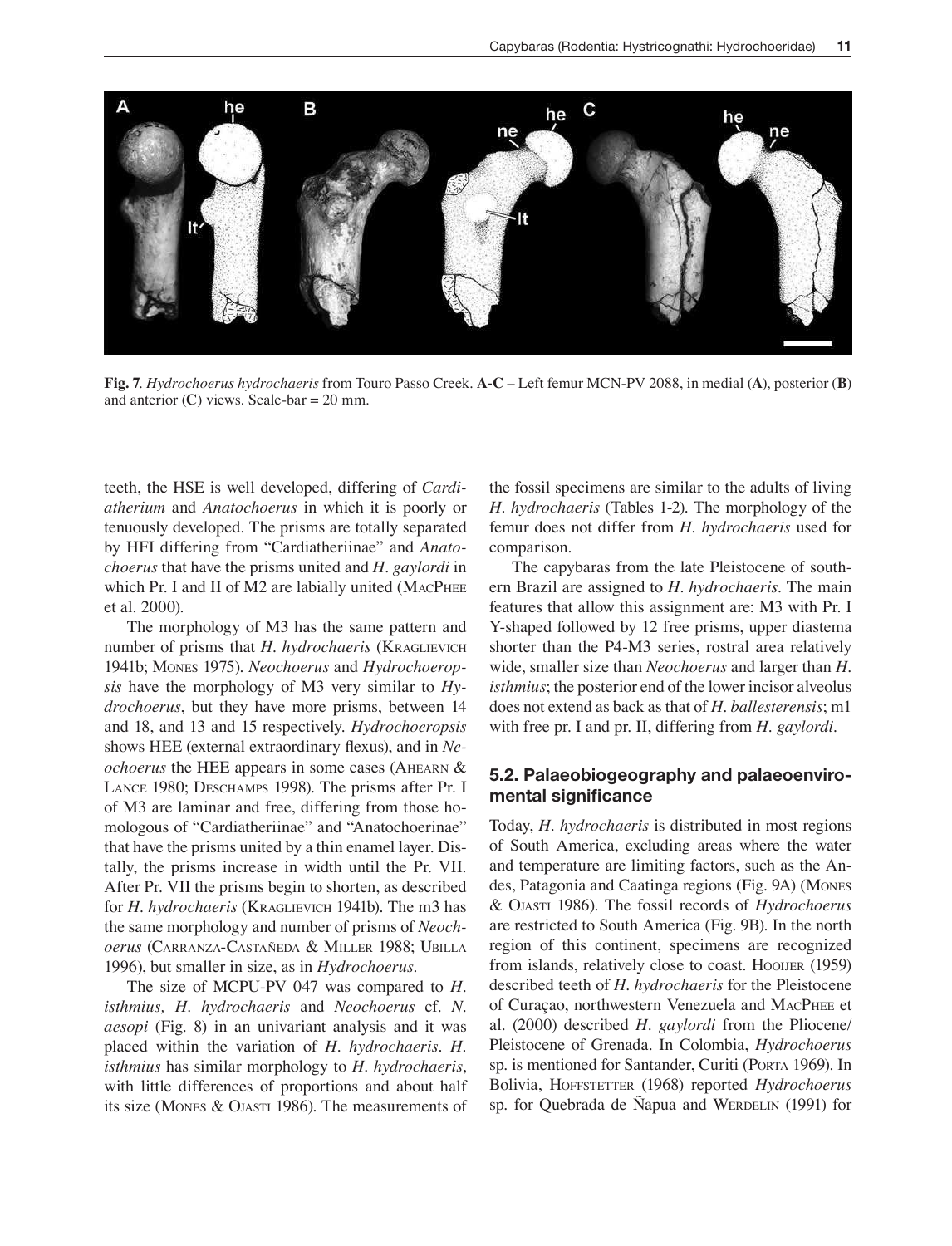

**Fig. 8.** Univariant diagram comparing measurements of *H. hydrochaeris, H. isthmius, Neochoerus* cf. *aesopi* and MCPU-PV 047. **a –** Length of upper diastema; **b –** length of P4-M3 series; **c –** total length of skull. Measurements of *H. hydrochaeris* and *H. isthmius* taken from Mones (1991) and of *Neochoerus* cf. *aesopi* from Ubilla (1996).

Tarija. In Argentina, *H. ballesterensis* is recognized from late Pliocene of Villa Ballester, Buenos Aires Province (Rusconi 1934). From the late Pleistocene of Uruguay, UBILLA (1996) described *Hydrochoerus hydrochaeris* from the Sopas Formation. In Brazil there are few confirmed records of the genus. OLIVEIRA et al. (1985) reported *H. hydrochaeris* from the Quaternary of Lageado da Escada, Baraúna, Rio Grande do Norte State. SALLES et al. (2006) mentioned *H. hydrochaeris* for the Quaternary of Serra da Bodoquena, Mato Grosso do Sul State, however, the material is not described or figured. In Minas Gerais State, PETER Lund described fossil remains in 1843 as *H*. *sulcidens*, however, currently the material is assigned to *N*. *sulci*dens (MONES & OJASTI, 1986). In the southern Brazil,

the only records are from Rio Grande do Sul State. The first record was made by BOMBIN (1976). However, this author did not describe neither refer material. Subsequently, OLIVEIRA (1992) reported *H. hydrochaeris* from the late Pleistocene of Quaraí River and Touro Passo Formation. *H*. cf. *hydrochaeris* was reported for the late Pleistocene of Touro Passo Formation by KERBER & OLIVEIRA (2008a) and now we confirmed this assignment and reported new specimens. The distribution of *Hydrochoerus* during the late Pleistocene shows some differences in comparison with the current. The southernmost Pleistocene record of this genus is in northern Uruguay, whereas today its distribution reaches the southern Buenos Aires Province, in Argentina. Besides, there is a Quaternary record in northeastern Brazil in a locality where there are no living representatives.

Fossils of *Neochoerus* were recorded in three Americas. In South America this taxon is mentioned for Bolivia, Uruguay, Argentina, Venezuela, Colombia, Ecuador, Peru and Brazil. In Brazil it is recorded for the late Pleistocene of Lagoa Santa, Minas Gerais State, caves of Bahia State and Rio Madeira Formation, Rondônia State (MONES 1991; UBILLA 1996; DEScHamPs 1998; cozzuoL et al. 2006; Lessa et al. 2008) (Fig. 9B).

The capybaras are semiaquatic mammals, living in permanent water bodies, as rivers, lakes, ponds, marshes and swamps (OJASTI 1971, 1973). They are herbivorous, feeding mainly grasses and aquatic vegetation. They live in groups, in several environments, such as riparian vegetation, seasonally flooded savannas, some up to 500 meters away from the water (OLIVEIRA & bonvicino 2006). Thus, the presence of this taxon in the late Pleistocene of western Rio Grande do Sul State suggests, at least in a span of time of 42 and 11 Ka BP, the presence of environments with hydrophilic vegetation and permanent water bodies.

## 6. Conclusions

The hydrochoerids from Rio Grande do Sul State are assigned to *H. hydrochaeris.* The presence of this taxon suggests the presence of environments with permanent water bodies during the late Pleistocene of Rio Grande do Sul State. Up to now, remains of *Neochoerus* have not been found in southern Brazil. On the other hand, in northern Uruguay, in deposits correlated with the late Pleistocene of Rio Grande do Sul, *Neochoerus* and *Hydrochoerus* were reported.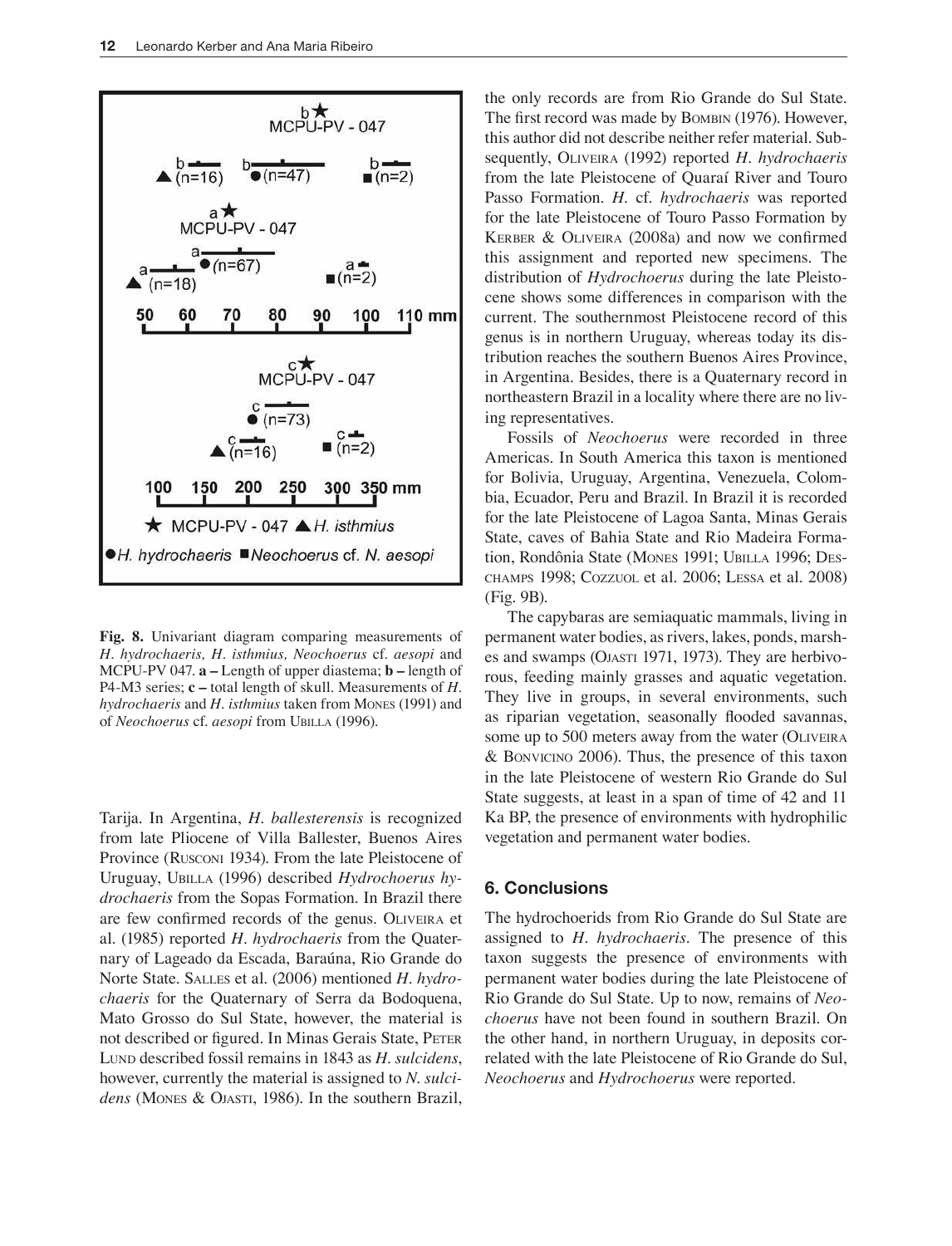

**Fig. 9. A** – Current distribution of the genus *Hydrochoerus*. **B** – Localities with fossil record of *Hydrochoerus* and *Neochoerus* in South America. For references see text.

#### Acknowledgements

We thank the CNPq (Conselho Nacional de Pesquisa e Tecnologia) for inancial support to L.K. in form of fellowship of Programa de Pós-Graduação em Geociências (UFRGS); CNPq for inancial support (Universal 474485/2008-0) and PROSUL 490299/2008-3. PUCRS for the loan of the specimens; FZBRS for the infrastructure provided; É.V. Oliveira for the suggestions; A. Mones and C. DESCHAMPS for the bibliographies; J. FeriGoLo (MCN/FZBRS) for the discussions on the anatomy of rodents; A.S. Hsiou for reading and commenting the manuscript; E. Holanda for the suggestions; J. SOLOVYI (MHD), M. JARDIM, D. SANFELICE (MCN/FZBRS), M.G. VUCETICH and C. DESCHAMPS (MLP) for access to collection under their care; RICARDO DUARTE and NILZA DORneLLes (Cabanha Touro Passo), for help with ieldwork; J.C. Cisneros (UFRGS) for the suggestions about the illustrations; A.A.S. DA-Rosa for the suggestions about the stratigraphy; M.E. Pérez for the unpublished information about the homologies of the mandibular crests in Cavioidea; M.B. SANTOS for improving the English version; the reviewers C. DESCHAMPS and A. RINDERKNECHT for their useful comments that improved the manuscript.

#### **References**

- AHEARN, M.E. & LANCE, J.F. (1980): A new species of *Neochoerus* (Rodentia, Hydrochoeridae) from the Blancan (late Pliocene) of North America. – Proceedings of the Biological Society of. Washington, **93** (2): 435-442.
- ALVAREZ, T. (1971): Variación de la figure oclusal del premolar inferior en carpinchos fósiles (Rodentia: Hydrochoeridae) de Jalisco, México. – Instituto Nacional de Antropología e Historia, Investigaciones, **21**: 1-35.
- bombin, M. **(**1976): Modelo paleoecológico evolutivo para o Neoquaternário da região da Campanha-Oeste do Rio Grande do Sul (Brasil). A Formação Touro Passo, seu conteúdo fossilífero e a pedogênese pós-deposicional. – Comunicações do Museu de Ciências da PUCRS**, 15**: 1-90.
- carranza-castañeda, o. & miLLer, W.e. (1988): Roedores caviomorfos de la Mesa Central de México, Blancano Temprano (Plioceno Tardío) de la fauna local Rancho Viejo, Estado de Guanajuato. – Universidad Nacional Autónoma de México, Instituto de Geología Revista, **7**: 182-199.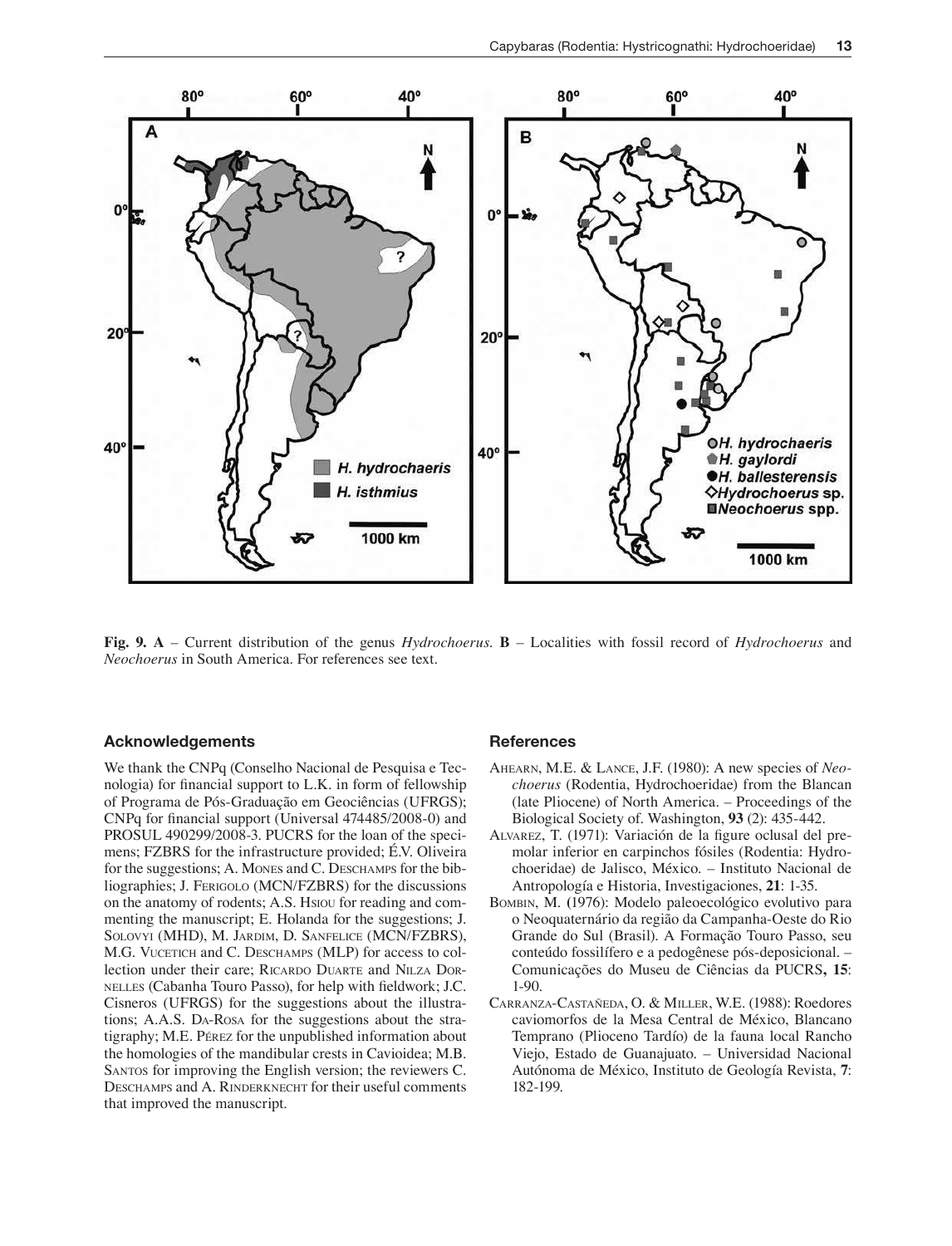- CIONE, A.L. & TONNI, E.P. (2005): Bioestratigrafía basada en mamíferos del Cenozoico Superior de la Provincia de Buenos Aires, Argentina. – In: BARRIO, R.E., ETCHEverry, r.o., cabaLLé, m.F. & LLambias, e. (Eds.): Geología y recursos Minerales de la Provincia de Buenos Aires Relatorio del XVI Congreso geológico Argentino, 183-200; La Plata.
- COZZUOL, M.A., HOLANDA, E.C., NASCIMENTO, E.R. DO & Weiss, F.L. (2006): Registro do gênero *Neochoerus* (Rodentia, Caviomorpha, Hydrochoeridae) para o Pleistoceno da Amazônia Sul-Ocidental. – Paleontologia em Destaque, **53**: 43-44.
- DA-Rosa, A.A.S. (2003): Preliminary correlation of fluvial deposits at the extreme west of Rio Grande do Sul State, Southern Brazil. – 3º Latinamerican Congress of Sedimentology, Belém, Abstracts: 243-245.
- DESCHAMPS, C.M. (1998): The presence of *Neochoerus* Hay (Rodentia, Hydrochoeridae) in Pleistocenic sediments of southwestern Buenos Aires Province. – Quaternary of South America and Antarctic Peninsula, **11**: 1-14.
- DESCHAMPS, C.M., OLIVARES, A.I., VIEYTES, E.M. & VUCE-TICH, M.G. (2007): Ontogeny and diversity of the oldest capybaras (Rodentia, Hydrochoeridae; Late Miocene of Argentina). – Journal of Vertebrate Paleontology, **27**: 683-692.
- GASPARINI, G.M., KERBER, L. & OLIVEIRA, E.V. (2009): *Catagonus stenocephalus* (LUND in REINHARDT, 1880) (Mammalia, Tayassuidae) in the Touro Passo Formation (Late Pleistocene), Rio Grande do Sul, Brazil. Taxonomic and palaeoenvironmental comments. – Neues Jahrbuch für Geologie und Paläontologie, Abhandlungen, **254**: 261-273.
- HOFFSTETTER, R. (1968): Ñapua, un gisement de vertébrés pléistocènes dans le Chaco bolivien. – Bulletin Du Museum National d'Histoire Naturelle*,* **40**: 823-836.
- Hsiou, A.S. (2007a): A new Teiidae species (Squamata, Scincomorpha) from the Late Pleistocene of Rio Grande do Sul State, Brazil. – Revista Brasileira de Paleontologia, **10**: 181-194.
- Hsiou, A.S. (2007b): O estado atual do registro fóssil de répteis e aves no Pleistoceno do Estado do Rio Grande do Sul, Brasil. – 1º Workshop "O Quaternário do Rio Grande do Sul: Integrando Conhecimentos", Canoas, Resumos: 23-24.
- HOOIJER, D.A. (1959): Fossil rodents from Curaçao and Bonaire. – Studies on the Fauna of Curaçao and other Caribbean Islands*,* **9** (35):1-27.
- Kerber, L. (2008): Paleovertebrados e considerações tafonômicas da Formação Touro Passo (Pleistoceno Superior) oeste do Rio Grande do Sul. – Revista da graduação PUCRS, **2**: 1-93.
- KERBER, L. & OLIVEIRA, E. (2008a): Fósseis de vertebrados da Formação Touro Passo (Pleistoceno Superior), Rio Grande do Sul, Brasil: atualização dos dados e novas contribuições. – Gaea, Journal of Geoscience, **4**: 49-64.
- KERBER, L. & OLIVEIRA, E. (2008b): Sobre a presença de *Tapirus* (Tapiridae, Perissodactyla) na Formação Touro Passo (Pleistoceno Superior), oeste do Rio Grande do Sul. – Biodiversidade Pampeana*,* **6**: 9-14.
- KOTZIAN, C.B., SIMÕES M.G., DA-ROSA, A.A.S. & MILDER, s.E.S. (2005): AMS Radiocarbon dating of freshwater mollusk shells from the Touro Passo Formation (Pleistocene-Holocene), RS, Brazil. *–* 19º Congresso Brasileiro de Paleontologia and 6º Congresso Latino-Americano de Paleontologia, Aracaju, Resumos: CD-Rom.
- KraGLievicH, L. (1941a): Monografía del gran carpincho corredor plioceno Protohydrochoerus (Rovereto) y formas afines. - In: TORCELLI, A.J. & MORELLI, C.A. (Eds.): Obras de Geología y Paleontología 3 (Obras completas y trabajos científicos inéditos). 487-556, Buenos Aires; (Ministerio de Obras Públicas de la Provincia de Buenos Aires).
- KraGLievicH, L. (1941b): Morfología normal y morfogénesis de los molares de los carpinchos y caracteres ilogenéticos de este grupo de roedores. (La primera parte en colaboración con el Sr. Lorenzo J. Parodi). - In: TorceLLi, a.j. & moreLLi, C.A. (Eds.): Obras de Geología y Paleontología 3 (Obras completas y trabajos científicos inéditos). 438-484, Buenos Aires; (Ministerio de Obras Públicas de la Provincia de Buenos Aires).
- LESSA, G., CARTELLE, C. & MANDUCA, E.G. (2008): Reevaluation of rodent assemblages from Pleistocene/Holocene of Bahia, Brazil: morphologic and environmental considerations. – In: 3º Congreso Latinoamericano de Paleontología de Vertebrados, Trelew, Resúmenes*,* 137.
- MACPHEE, R.D.E., SINGER, R. & DIAMOND, M. (2000): Late Cenozoic Land Mammals from Grenada, Lesser Antilles Island-Arc. – American Museum Novitates, **3302**: 1-20.
- miLder, s.E.S. (2000): Arqueologia do Sudeste do Rio Grande do Sul: Uma perspectiva Geoarqueológica. – Unpublished thesis, Universidade de São Paulo. 172 pp.
- mones, A. (1975): Estudios sobre la Familia Hydrochoeriidae (Rodentia), V. Revalidación de sus caracteres morfológicos dentarios con algunas consideraciones sobre la filogenia del grupo. – 1º Congreso Argentino de Paleontología y Bioestratigrafía, Tucumán, Actas, 463-476.
- mones, A. (1984): Estudios sobre la Família Hydrochoeridae, XIV. Revisión sistemática (Mammalia, Rodentia)*. –* Senckenbergiana biológica, **65**: 1-17.
- mones, A. (1991): Monografía de la Familia Hydrochoeridae (Mammalia, Rodentia). Sistemática – Paleontología – Bibliografía. – Courier Forschungs-Institut Senckenberg, **134**: 1-235.
- mones, a. & ojasti, J. (1986): *Hydrochoerus hydrochaeris*. – Mammalian Species, **264**: 1-7.
- ojasti, j. (1971): El chigüire. Revista Defensa de la Natureza, **1**: 1-10.
- ojasti, j. (1973): Estudio biológico del chigüire o capibara. – 275 pp.; Caracas (Fondo Nacional de Investigaciónes Agropecuárias).
- oLiveira, E.V. (1992): Mamíferos fósseis do Quaternário do Estado do Rio Grande do Sul, Brasil. – Unpublished Master's thesis, Programa de Pós Graduação em Geociências, Universidade Federal do Rio Grande do Sul. 118 pp.
- oLiveira, e.v. & Kerber, L. (2009): Paleontologia e aspectos geológicos das sucessões do inal do Neógeno no sudoeste do Rio Grande do Sul, Brasil. – Gaea, Journal of Geoscience, **5**: 21-34.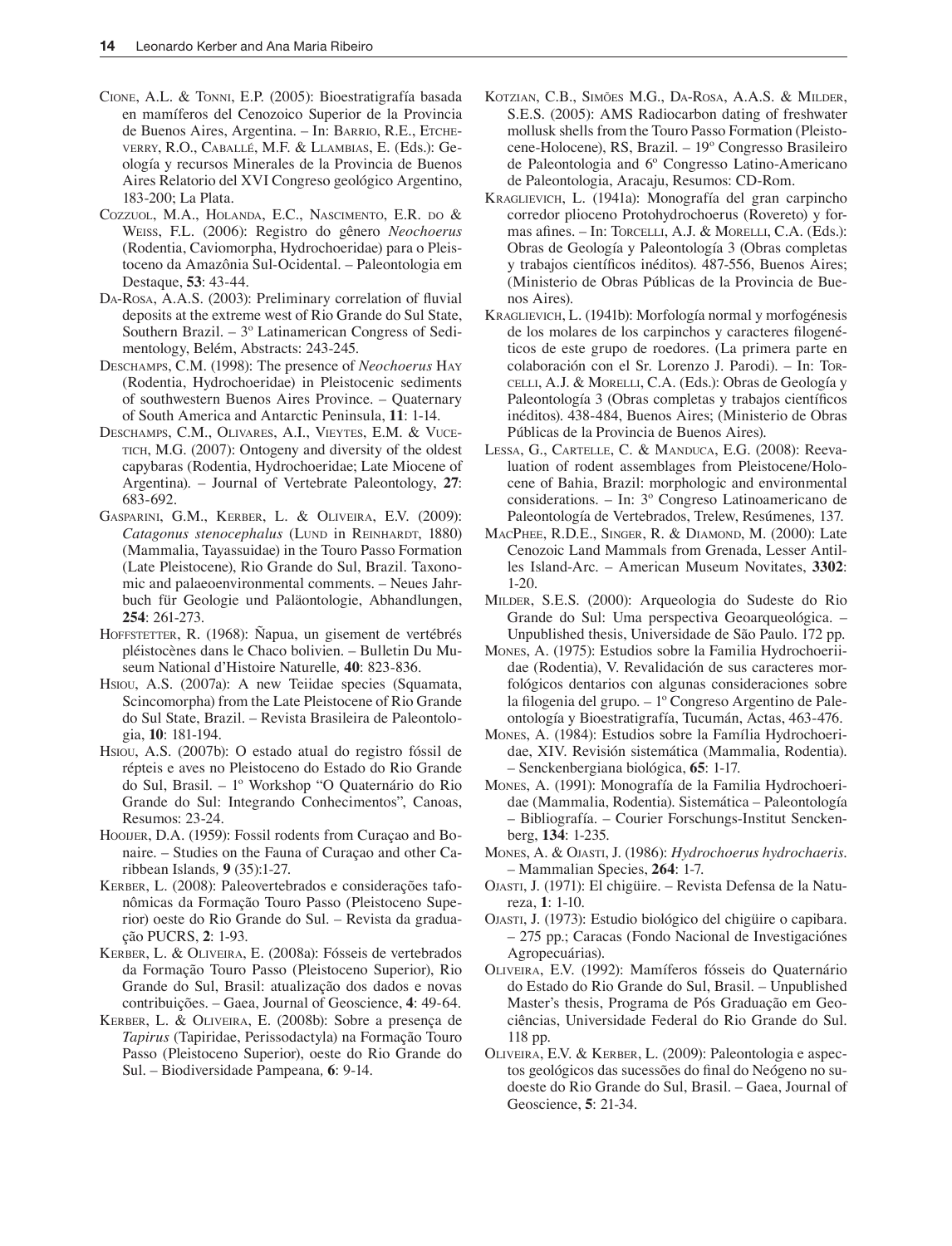- oLiveira, e.v. & miLder, S.E.S. (1990): Considerações preliminares sobre uma nova fauna de moluscos fósseis da Formação Touro Passo (Pleistoceno Superior-Holoceno Inferior). Observações estratrigraficas e paleoecológicas. – Veritas, **35**: 121-129.
- OLIVEIRA, L.D.D., SOUZA-CUNHA, F.L. & LOCKS, M. (1985): Um Hydrochoeridae (Mammalia, Rodentia) no Pleistoceno do nordeste o Brasil. – In: CAMPOS, D.A., FERREIra, c.s., brito, i.m. & viana, C.F. (Eds.): Coletânea de Trabalhos Paleontológicos, 93-97; (DNPM).
- OLIVEIRA, J.A. & BONVICINO, C. (2006): Ordem Rodentia. -In: Reis, N.R., Peracchi, A.L., Pedro, W.A. & Lima, I.P. (Eds.). Mamíferos do Brasil, 347-400; Londrina (Universidade Estadual de Londrina).
- PASCUAL, R., ORTEGA HINOJOSA, E.J., GONDAR, D.G. & TONNI, E.P. (1966): Vertebrata. – In: borreLLo, A.V. (Ed.): Paleontografía Bonaerense – Vertebrata I. – 202 pp.; Buenos Aires (Comisión de Investigaciones Científicas de la provincia de Buenos Aires).
- PAULA COUTO, C. (1979): Tratado de Paleomastozoologia. -590 pp.; Rio de Janeiro (Academia Brasileira de Ciências).
- Pérez, M.E & WALTON, A. (2008). Un nuevo caviomorfo (Rodentia, Hystricognathi) del Mioceno Medio del noroeste del Chubut y las homologías mandibulares de Cavioidea *S.S*. – 3º Congreso Latinoamericano de Paleontología de Vertebrados, Trelew, Resúmenes, 193.
- PORTA, J. (1969): Les vertébres fossiles de Colombie et les problèmes poses par l'isolement du continent sud-américain. – Paleovertebrata, **2**: 77-94.
- PRADO, J.L., CERDEÑO, E. & ROIG-JUÑENT, S. (1998): The giant rodent *Chapalmatherium* from the Pliocene of Argentina: new remains and taxonomic remarks on the Family Hydrochoeridae. – Journal of Vertebrate Paleontology*,* **18**: 788-798.
- RUSCONI, C. (1934): Tercera noticia sobre los vertebrados fósiles del Puelchense de Villa Ballester. – Anales de la Sociedad Cientíica Argentina, **117**: 177-186.
- SALLES, L.O., CARTELLE, C., GUEDES, P.G., BOGGIANI, P.C., JANOO, A. & RUSSO, C.A. (2006): Quaternary mammals from Serra da Bonoquena, Mato Grosso do Sul, Brazil. – Boletim do Museu Nacional, Nova Série Zoologia, **521**: 1-12.
- SCHERER, C.S., PITANA, V.G. & RIBEIRO, A.M. (2009): Proterotheriidae and Macrauchenidae (Liptoterna, Mammalia) from the Pleistocene of Rio Grande do Sul State, Brazil. – Revista Brasileira de Paleontologia, **12**: 231- 246.
- WERDELIN, L. (1991): Pleistocene vertebrates from Tarija, Bolivia in the collections of the Swedish Museum of Natural History. - In: SUAREZ-SORUCO, R. (Ed.): Fosiles y Facies de Bolivia – Vol. I Vertebrados. – Revista Técnica de YPFB, **12** (3-4): 673-684.
- UBILLA, M. (1996): Paleozoología del Cuaternario continental de la Cuenca Norte del Uruguay: Biogeografía, Cronología y aspectos climático-ambientales. – Unpublished thesis, Universidad de la República, Montevideo. – 232 pp.
- VOORHIES, M.R. (1969): Taphonomy and population dynamics of an early Pliocene vertebrate fauna, Krox County, Nebraska. – Contributions to Geology**, 1**: 69.
- VUCETICH, M.G., DESCHAMPS, C.M., OLIVARES, A.I. & DOZO, M.T. (2005): Capybaras, size, shape, and time: a model kit. – Acta Palaeontologica Polonica*,* **50**: 259-272.
- VUCETICH, M.G. & VERZI, D.H. (1999): Changes in Diversity and Distribution of the Caviomorph Rodents during the Late Cenozoic in South America. – Quaternary of South America and Antarctic Peninsula, **12**: 207-223.

Manuscript received: May 31st, 2010.

Revised version accepted: July 8th, 2010.

#### Address of the authors:

LEONARDO KERBER, ANA MARIA RIBEIRO, Seção de Paleontologia, Museu de Ciências Naturais, Fundação Zoobotânica do Rio Grande do Sul, Av. Salvador França, 1427, 90690-000, Porto Alegre, RS, Brasil;

E-mail: leonardokerber@gmail.com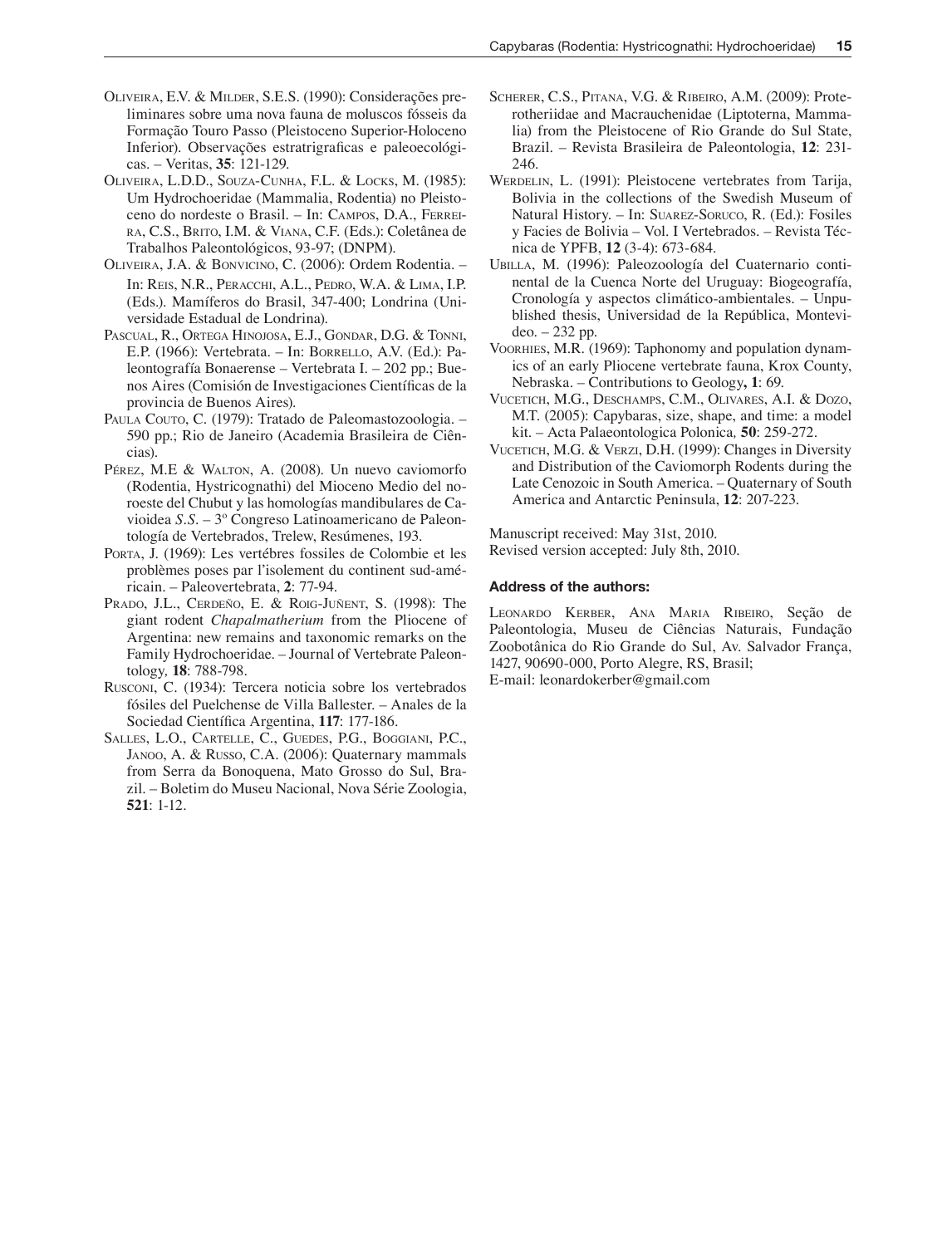# Appendix

**Table 1.** Measurements of the skull of fossil and extant specimens of *H. hydrochaeris*. The specimen highlight in bold is the fossil. AC: Age Classes 0-4 of OJASTI (1971) and Mones (1991), Ind: Indefinite.

| Specimen           | AC             | $\mathbf{1}$  | $\overline{2}$ | 3    | $\overline{\mathbf{4}}$ | 5                                                                                                                                                                                                                                                                                                                                                                                                                                                                          | 6    | 7    | 8    | 9        | 10   | 11   | 12   |
|--------------------|----------------|---------------|----------------|------|-------------------------|----------------------------------------------------------------------------------------------------------------------------------------------------------------------------------------------------------------------------------------------------------------------------------------------------------------------------------------------------------------------------------------------------------------------------------------------------------------------------|------|------|------|----------|------|------|------|
| MCPU-PV 047        | $\overline{4}$ | 268.0         | 75.0           | 96.0 | 91.5                    | 49.0                                                                                                                                                                                                                                                                                                                                                                                                                                                                       | 84.0 | 71.0 | 47.0 | 37.0     | 35.0 | 71.0 | 80.0 |
| <b>MCN-PV 9574</b> | Ind.           | $\frac{1}{2}$ | $\cdots$       | 89.0 | 92.0                    | $\frac{1}{2} \left( \frac{1}{2} \right) \left( \frac{1}{2} \right) \left( \frac{1}{2} \right) \left( \frac{1}{2} \right) \left( \frac{1}{2} \right) \left( \frac{1}{2} \right) \left( \frac{1}{2} \right) \left( \frac{1}{2} \right) \left( \frac{1}{2} \right) \left( \frac{1}{2} \right) \left( \frac{1}{2} \right) \left( \frac{1}{2} \right) \left( \frac{1}{2} \right) \left( \frac{1}{2} \right) \left( \frac{1}{2} \right) \left( \frac{1}{2} \right) \left( \frac$ | 90.0 | 77.0 | 51.0 | $\cdots$ | 35.0 | 69.0 | 84.5 |
| <b>MCN-M 3222</b>  | $\overline{4}$ | 278.0         | 76.5           | 92.0 | 104.0                   | 51.0                                                                                                                                                                                                                                                                                                                                                                                                                                                                       | 96.0 | 76.0 | 55.0 | 34.0     | 38.0 | 70.0 | 87.0 |
| <b>MCN-M 2652</b>  | 4              | 275.5         | 77.5           | 93.0 | 101.0                   | 50.0                                                                                                                                                                                                                                                                                                                                                                                                                                                                       | 88.0 | 75.0 | 55.0 | 34.5     | 35.5 | 63.0 | 84.0 |
| <b>MCN-M 1698</b>  | $\overline{4}$ | 270.5         | 76.0           | 89.0 | 95.0                    | 47.0                                                                                                                                                                                                                                                                                                                                                                                                                                                                       | 85.0 | 65.0 | 53.5 | 32.5     | 36.5 | 66.0 | 79.0 |
| <b>MCN-M 3223</b>  | 4              | 270.0         | 81.5           | 86.0 | 101.0                   | 50.0                                                                                                                                                                                                                                                                                                                                                                                                                                                                       | 89.0 | 72.0 | 55.0 | 29.0     | 27.0 | 63.0 | 85.0 |
| <b>MCN-M 1098</b>  | $\overline{4}$ | 265.0         | 75.5           | 89.0 | 102.0                   | 51.0                                                                                                                                                                                                                                                                                                                                                                                                                                                                       | 90.0 | 75.0 | 53.0 | 37.0     | 38.5 | 69.5 | 80.0 |
| <b>MCN-M 2830</b>  | 4              | 262.0         | 75.0           | 84.0 | 95.0                    | 50.0                                                                                                                                                                                                                                                                                                                                                                                                                                                                       | 79.0 | 71.0 | 50.5 | 38.5     | 37.5 | 70.0 | 76.0 |
| <b>MCN-M 2727</b>  | 4              | 260.0         | 74.0           | 86.0 | 96.3                    | 54.0                                                                                                                                                                                                                                                                                                                                                                                                                                                                       | 82.0 | 67.5 | 55.5 | 35.0     | 36.0 | 69.0 | 77.5 |
| <b>MCN-M 2721</b>  | 4              | 259.0         | 71.0           | 87.0 | 93.0                    | 51.0                                                                                                                                                                                                                                                                                                                                                                                                                                                                       | 77.5 | 67.0 | 51.0 | 34.5     | 35.0 | 65.0 | 77.5 |
| <b>MCN-M 3221</b>  | 4              | 255.0         | 80.0           | 81.0 | 98.0                    | 53.0                                                                                                                                                                                                                                                                                                                                                                                                                                                                       | 83.0 | 68.5 | 49.0 | 31.0     | 37.0 | 70.0 | 74.0 |
| MCPU-M 041         | $\overline{4}$ | 255.0         | 71.0           | 84.5 | 90.0                    | 48.0                                                                                                                                                                                                                                                                                                                                                                                                                                                                       | 86.5 | 68.5 | 47.0 | 33.0     | 37.0 | 70.0 | 74.0 |
| <b>MCN-M 1696</b>  | Ind.           | 254.0         | 68.0           | 86.0 | 86.0                    | 47.0                                                                                                                                                                                                                                                                                                                                                                                                                                                                       | 80.0 | 64.5 | 51.0 | 34.0     | 30.0 | 66.0 | 78.5 |
| <b>MCN-M 2679</b>  | $\overline{4}$ | 246.0         | 71.0           | 79.0 | 91.0                    | 46.0                                                                                                                                                                                                                                                                                                                                                                                                                                                                       | 76.0 | 62.5 | 50.0 | 33.0     | 33.5 | 60.0 | 70.0 |
| <b>MCN-M 1699</b>  | 4              | 246.0         | 70.5           | 84.0 | 92.5                    | 48.5                                                                                                                                                                                                                                                                                                                                                                                                                                                                       | 76.0 | 69.0 | 51.0 | 35.0     | 35.0 | 65.0 | 74.0 |
| <b>MCN-M 1691</b>  | $\overline{4}$ | 253.0         | 65.0           | 88.0 | 88.0                    | 50.0                                                                                                                                                                                                                                                                                                                                                                                                                                                                       | 82.0 | 66.5 | 49.0 | 36.0     | 39.0 | 69.0 | 75.0 |
| MCPU-M047          | $\overline{4}$ | 245.0         | 75.0           | 80.0 | 90.5                    | 50.0                                                                                                                                                                                                                                                                                                                                                                                                                                                                       | 79.0 | 67.0 | 46.0 | 36.0     | 37.0 | 66.5 | 71.0 |
| <b>MCN-M 3206</b>  | 3              | 245.0         | 68.5           | 79.0 | 86.0                    | 44.0                                                                                                                                                                                                                                                                                                                                                                                                                                                                       | 79.0 | 62.0 | 45.0 | 33.0     | 31.0 | 58.0 | 69.0 |
| <b>MCN-M 3205</b>  | 3              | 241.0         | 65.0           | 80.0 | 89.0                    | 47.0                                                                                                                                                                                                                                                                                                                                                                                                                                                                       | 81.0 | 65.0 | 45.0 | 32.0     | 31.0 | 59.0 | 72.0 |
| <b>MCN-M 3207</b>  | $\overline{c}$ | 237.0         | 66.0           | 77.0 | 83.0                    | 43.5                                                                                                                                                                                                                                                                                                                                                                                                                                                                       | 70.0 | 60.0 | 49.0 | 31.0     | 34.0 | 62.5 | 73.0 |
| <b>MCN-M 3217</b>  | Ind.           | 237.0         | 67.0           | 77.0 | 85.0                    | 45.5                                                                                                                                                                                                                                                                                                                                                                                                                                                                       | 78.0 | 63.0 | 45.0 | 32.0     | 32.0 | 58.0 | 73.0 |
| <b>MCN-M 1639</b>  | 3              | 235.0         | 65.0           | 78.0 | 85.0                    | 42.5                                                                                                                                                                                                                                                                                                                                                                                                                                                                       | 77.0 | 63.0 | 47.0 | 30.8     | 30.0 | 57.0 | 68.0 |
| <b>MCN-M 2812</b>  | Ind.           | 232.0         | 61.0           | 75.0 | 81.0                    | 38.0                                                                                                                                                                                                                                                                                                                                                                                                                                                                       | 77.0 | 62.0 | 46.0 | 28.5     | 31.0 | 58.0 | 68.0 |
| <b>MCN-M 3224</b>  | $\mathfrak{2}$ | 232.0         | 61.0           | 78.0 | 85.0                    | 42.5                                                                                                                                                                                                                                                                                                                                                                                                                                                                       | 75.0 | 66.0 | 47.5 | 29.0     | 32.5 | 57.5 | 70.0 |
| <b>MCN-D 0350</b>  | $\overline{4}$ | 230.0         | 69.0           | 78.5 | 91.0                    | 46.0                                                                                                                                                                                                                                                                                                                                                                                                                                                                       | 72.0 | 68.5 | 45.0 | 31.5     | 34.5 | 65.0 | 70.0 |
| <b>MCN-M 1697</b>  | 3              | 226.0         | 61.0           | 81.5 | 82.0                    | 43.5                                                                                                                                                                                                                                                                                                                                                                                                                                                                       | 72.0 | 54.0 | 45.5 | 31.0     | 33.0 | 60.0 | 68.5 |
| <b>MCN-M 3026</b>  | Ind.           | 220.0         | 61.0           | 75.0 | 90.0                    | 35.0                                                                                                                                                                                                                                                                                                                                                                                                                                                                       | 70.0 | 59.0 | 45.0 | 27.5     | 27.0 | 52.0 | 69.0 |
| MCPU-046           | $\overline{2}$ | 212.0         | 56.0           | 67.0 | 81.0                    | 38.0                                                                                                                                                                                                                                                                                                                                                                                                                                                                       | 71.0 | 61.0 | 41.0 | 29.0     | 30.0 | 56.0 | 60.0 |
| <b>MCN-M 0502</b>  | $\mathbf{1}$   | 205.0         | 58.0           | 65.0 | 84.0                    | 40.0                                                                                                                                                                                                                                                                                                                                                                                                                                                                       | 71.0 | 61.0 | 39.0 | 31.0     | 30.0 | 56.0 | 68.0 |
| <b>MCN-M 3219</b>  | Ind.           | 188.0         | 45.0           | 61.0 | 66.0                    | 32.0                                                                                                                                                                                                                                                                                                                                                                                                                                                                       | 61.0 | 51.0 | 39.0 | 24.0     | 35.0 | 49.0 | 54.5 |
| <b>MCN-M 3208</b>  | Ind.           | 185.0         | 45.0           | 59.5 | 69.0                    | 33.0                                                                                                                                                                                                                                                                                                                                                                                                                                                                       | 61.0 | 50.0 | 38.0 | 24.0     | 25.0 | 46.0 | 55.0 |
| <b>MCN-M 3239</b>  | Ind.           | 176.5         | 41.0           | 55.0 | 65.0                    | 32.5                                                                                                                                                                                                                                                                                                                                                                                                                                                                       | 66.0 | 49.0 | 35.0 | 23.0     | 25.0 | 41.0 | 51.0 |
| <b>MCN-M 1766</b>  | Ind.           | 146.0         | 38.5           | 47.0 | 54.0                    | 27.5                                                                                                                                                                                                                                                                                                                                                                                                                                                                       | 55.0 | 40.0 | 32.0 | 21.5     | 22.5 | 38.5 | 47.0 |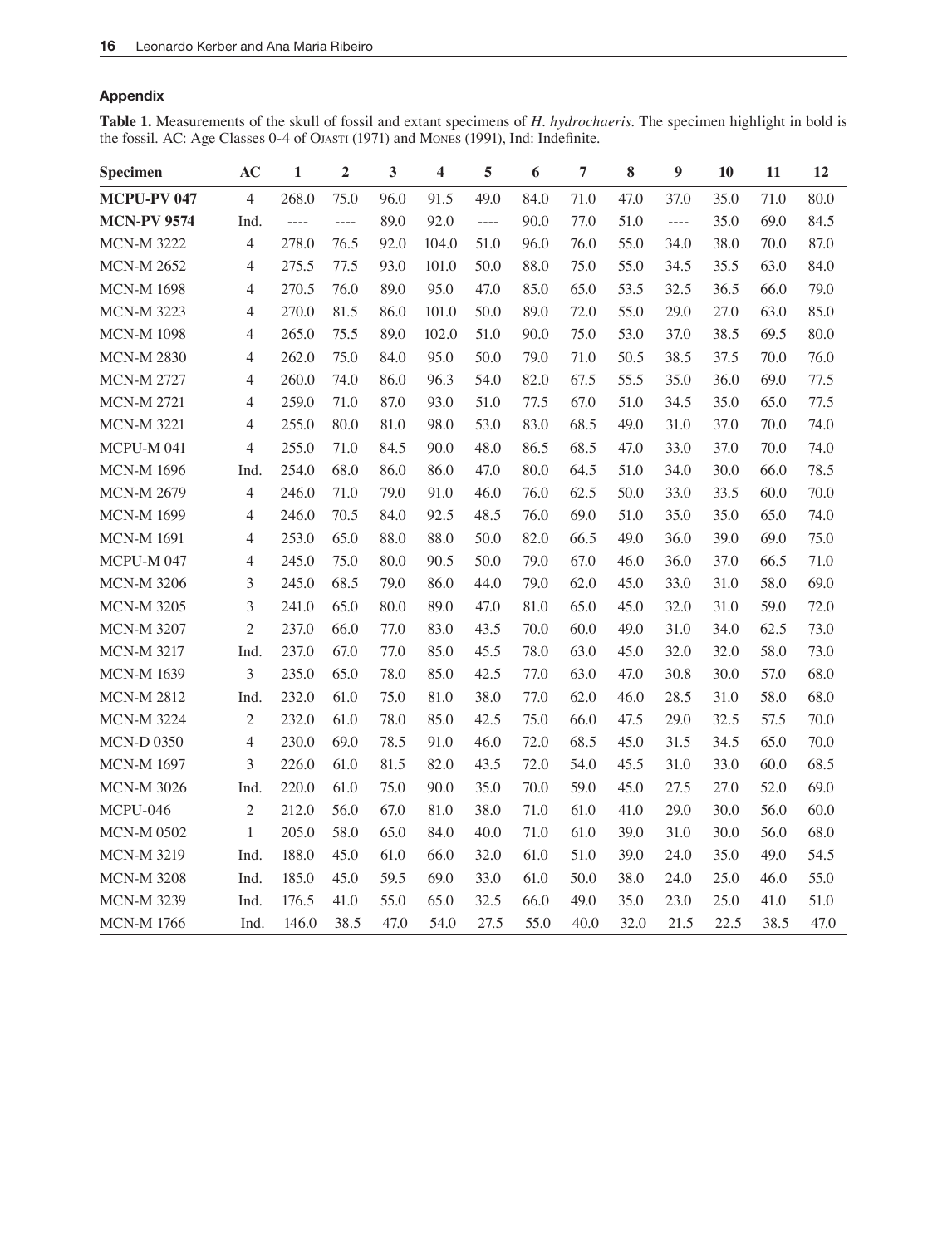| Specimen           | Age            | 13       | 14   | 15    | 16       | 17   | 18        | 19   | 20   | 21   | 22   | 23   | 24        |
|--------------------|----------------|----------|------|-------|----------|------|-----------|------|------|------|------|------|-----------|
| <b>MCPU-PV 047</b> | $\overline{4}$ | 48.5     | 71.0 | 150.0 | 118.0    | 19.0 | 15.0      | 15.0 | 15.5 | 14.8 | 14.0 | 47.5 | 19.0      |
| <b>MCN-PV 9574</b> | Ind.           | $\cdots$ | 74.5 | $---$ | $\cdots$ | 18.0 | 13.0      | 14.0 | 13.5 | 14.0 | 13.5 | 47.0 | 18.0      |
| <b>MCN-M 3222</b>  | $\overline{4}$ | 56.0     | 77.0 | 147.0 | 132.0    | 18.0 | 15.5      | 13.0 | 14.0 | 14.0 | 14.5 | 51.0 | 19.0      |
| <b>MCN-M 2652</b>  | $\overline{4}$ | 51.0     | 75.0 | 145.0 | 131.5    | 16.0 | 13.0      | 13.0 | 13.0 | 12.5 | 13.0 | 51.0 | 16.0      |
| <b>MCN-M 1698</b>  | $\overline{4}$ | 51.0     | 66.5 | 143.0 | 127.5    | 15.0 | 14.0      | 13.0 | 14.0 | 13.0 | 14.0 | 48.5 | 17.0      |
| <b>MCN-M 3223</b>  | $\overline{4}$ | 50.0     | 75.0 | 145.0 | 125.5    | 15.0 | 14.0      | 14.0 | 14.0 | 13.5 | 13.5 | 47.0 | 17.0      |
| <b>MCN-M 1098</b>  | $\overline{4}$ | 48.0     | 77.0 | 145.0 | 120.0    | 16.0 | 14.5      | 13.0 | 14.0 | 13.0 | 14.0 | 46.0 | 17.0      |
| <b>MCN-M 2830</b>  | $\overline{4}$ | 47.0     | 73.0 | 143.0 | 119.0    | 15.0 | 14.0      | 13.0 | 14.0 | 13.0 | 13.0 | 47.0 | 17.0      |
| <b>MCN-M 2727</b>  | 4              | 48.0     | 71.0 | 135.0 | 125.0    | 16.0 | 15.0      | 12.5 | 13.5 | 12.5 | 13.5 | 45.0 | 17.0      |
| <b>MCN-M 2721</b>  | $\overline{4}$ | 46.0     | 69.0 | 139.0 | 120.0    | 14.0 | 13.0      | 13.0 | 12.0 | 13.0 | 12.0 | 46.0 | 17.0      |
| <b>MCN-M 3221</b>  | $\overline{4}$ | 49.0     | 73.0 | 135.0 | 120.0    | 15.0 | 13.0      | 13.0 | 13.0 | 13.0 | 12.5 | 43.0 | 15.0      |
| MCPU-M 041         | $\overline{4}$ | 46.5     | 74.0 | 133.0 | 121.5    | 15.0 | 13.0      | 13.0 | 12.0 | 13.0 | 12.0 | 46.0 | 16.0      |
| <b>MCN-M 1696</b>  | Ind.           | 47.5     | 64.5 | 133.0 | 121.0    | 13.5 | 13.0      | 11.0 | 12.0 | 11.0 | 13.0 | 45.0 | 15.5      |
| <b>MCN-M 2679</b>  | 4              | 45.0     | 65.0 | 136.0 | 110.0    | 14.0 | 13.0      | 12.0 | 11.0 | 12.0 | 11.0 | 42.0 | 16.0      |
| <b>MCN-M 1699</b>  | $\overline{4}$ | 48.0     | 72.0 | 130.0 | 116.0    | 16.0 | 14.5      | 12.0 | 14.0 | 12.0 | 14.0 | 44.0 | 16.0      |
| <b>MCN-M 1691</b>  | $\overline{4}$ | 42.0     | 66.5 | 138.0 | 115.0    | 18.5 | 12.0      | 13.5 | 13.0 | 13.0 | 13.5 | 43.5 | 15.0      |
| MCPU-M047          | $\overline{4}$ | 46.0     | 71.0 | 127.0 | 120.0    | 14.0 | 13.5      | 13.0 | 13.0 | 13.0 | 13.0 | 41.5 | 15.5      |
| <b>MCN-M 3206</b>  | 3              | 49.0     | 63.5 | 131.0 | 144.0    | 13.5 | 12.5      | 11.5 | 11.0 | 11.5 | 11.0 | 38.5 | 19.0      |
| <b>MCN-M 3205</b>  | 3              | 46.0     | 66.5 | 131.0 | 110.0    | 14.5 | 12.5      | 12.5 | 14.0 | 12.5 | 12.0 | 45.0 | 16.0      |
| <b>MCN-M 3207</b>  | $\mathfrak{2}$ | 47.0     | 66.5 | 119.0 | 118.0    | 13.5 | 14.0      | 11.0 | 13.5 | 11.0 | 13.5 | 43.0 | 15.5      |
| <b>MCN-M 3217</b>  | Ind.           | 43.0     | 64.0 | 127.0 | 110.0    | 14.0 | 12.5      | 11.0 | 11.0 | 11.0 | 11.0 | 40.0 | 14.5      |
| <b>MCN-M 1639</b>  | $\mathfrak{Z}$ | 45.0     | 68.0 | 126.0 | 109.0    | 11.5 | 12.0      | 12.0 | 13.0 | 12.0 | 13.0 | 42.0 | 14.0      |
| <b>MCN-M 2812</b>  | Ind.           | 45.0     | 66.0 | 120.0 | 112.0    | 14.0 | 12.5      | 12.0 | 12.0 | 12.0 | 12.0 | 38.0 | 13.0      |
| <b>MCN-M 3224</b>  | $\mathfrak{2}$ | 48.0     | 68.0 | 120.0 | 112.0    | 15.0 | 12.5      | 10.5 | 12.0 | 12.0 | 11.5 | 40.0 | 13.5      |
| <b>MCN-D 0350</b>  | 4              | 45.5     | 69.0 | 125.0 | 110.0    | 15.0 | 12.5      | 13.0 | 15.0 | 13.0 | 15.0 | 41.0 | 16.0      |
| <b>MCN-M 1697</b>  | 3              | 42.5     | 62.5 | 121.0 | 105.0    | 14.0 | 10.0      | 12.0 | 12.0 | 12.0 | 11.5 | 45.0 | 16.0      |
| <b>MCN-M 3026</b>  | Ind.           | 43.0     | 60.0 | 118.0 | 102.0    | 14.0 | 12.0      | 11.5 | 12.0 | 11.0 | 12.0 | 39.0 | 13.5      |
| MCPU-046           | $\overline{2}$ | 44.0     | 62.0 | 107.0 | 105.0    | 13.0 | 10.5      | 10.5 | 11.0 | 11.0 | 11.0 | 33.5 | 13.0      |
| <b>MCN-M 0502</b>  | $\mathbf{1}$   | 44.0     | 61.0 | 105.0 | 100.0    | 12.0 | 10.0      | 10.0 | 10.0 | 10.0 | 10.0 | 31.0 | 12.0      |
| <b>MCN-M 3219</b>  | Ind.           | 36.5     | 58.0 | 92.0  | 95.0     | 11.0 | 10.0      | 9.0  | 10.0 | 9.0  | 10.0 | 31.0 | 11.5      |
| <b>MCN-M 3208</b>  | Ind.           | 39.0     | 57.0 | 93.0  | 92.0     | 11.5 | 10.0      | 9.0  | 10.0 | 9.0  | 10.0 | 30.0 | 11.0      |
| <b>MCN-M 3239</b>  | Ind.           | 38.0     | 54.0 | 88.5  | 88.0     | 10.0 | $\rm 8.0$ | 9.0  | 8.0  | 9.0  | 8.0  | 28.5 | 10.0      |
| <b>MCN-M 1766</b>  | Ind.           | 35.0     | 50.5 | 74.5  | 71.5     | 8.0  | 7.0       | 7.0  | 6.0  | 7.0  | 6.0  | 23.0 | $\rm 8.0$ |